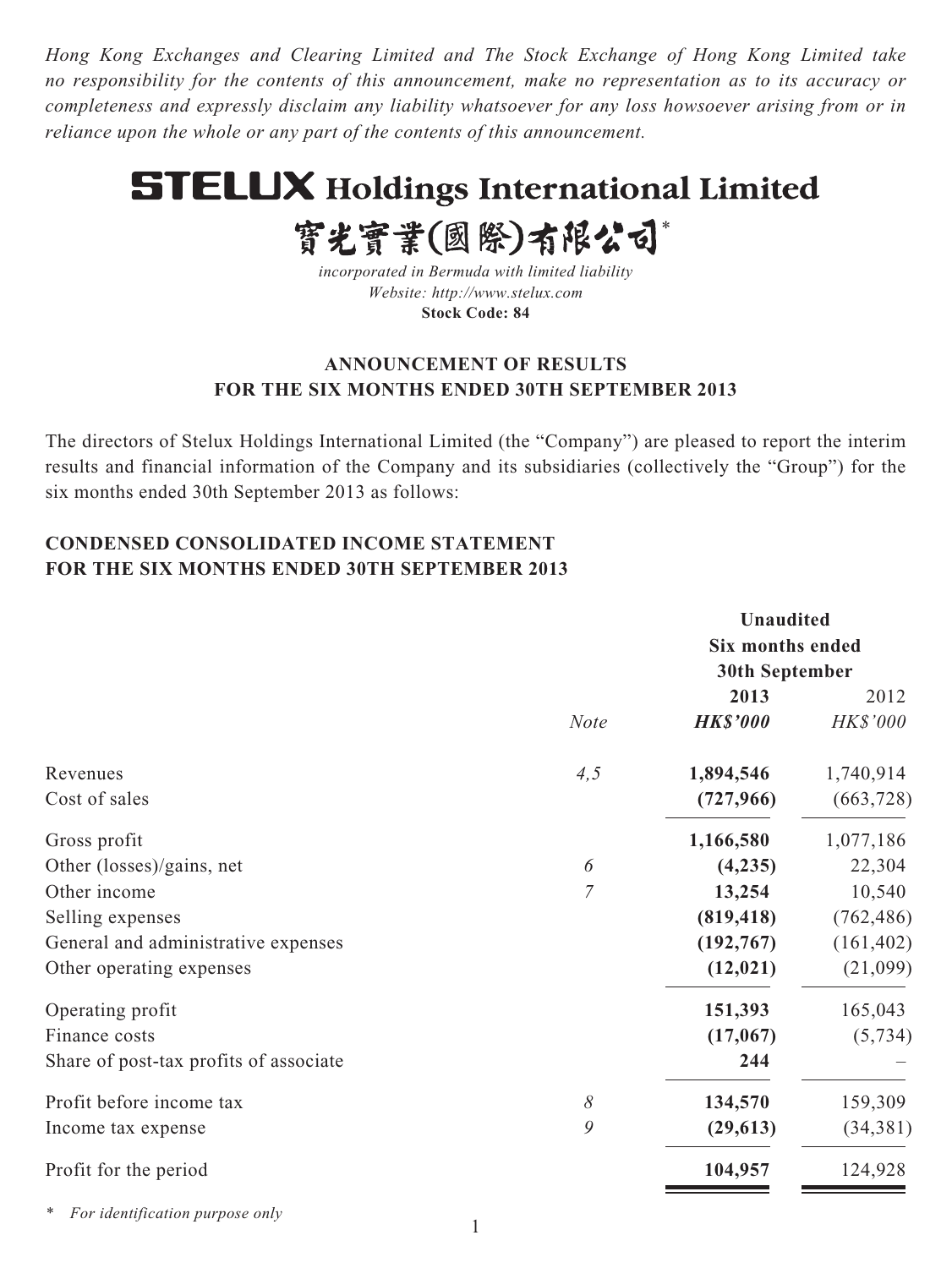# **CONDENSED CONSOLIDATED INCOME STATEMENT (Continued)**

|                                                                                    |             | <b>Unaudited</b><br>Six months ended<br>30th September |                  |  |
|------------------------------------------------------------------------------------|-------------|--------------------------------------------------------|------------------|--|
|                                                                                    | <b>Note</b> | 2013<br><b>HK\$'000</b>                                | 2012<br>HK\$'000 |  |
| Attributable to:                                                                   |             |                                                        |                  |  |
| Equity holders of the Company                                                      |             | 104,706                                                | 124,587          |  |
| Non-controlling interests                                                          |             | 251                                                    | 341              |  |
|                                                                                    |             | 104,957                                                | 124,928          |  |
| Dividends                                                                          | 10          | 37,673                                                 | 37,673           |  |
|                                                                                    |             | <b>HK</b> cents                                        | HK cents         |  |
| Earnings per share for profit attributable to<br>the equity holders of the Company | 11          |                                                        |                  |  |
| $-$ Basic                                                                          |             | 10.01                                                  | 11.91            |  |
| - Diluted                                                                          |             | 9.40                                                   | 11.91            |  |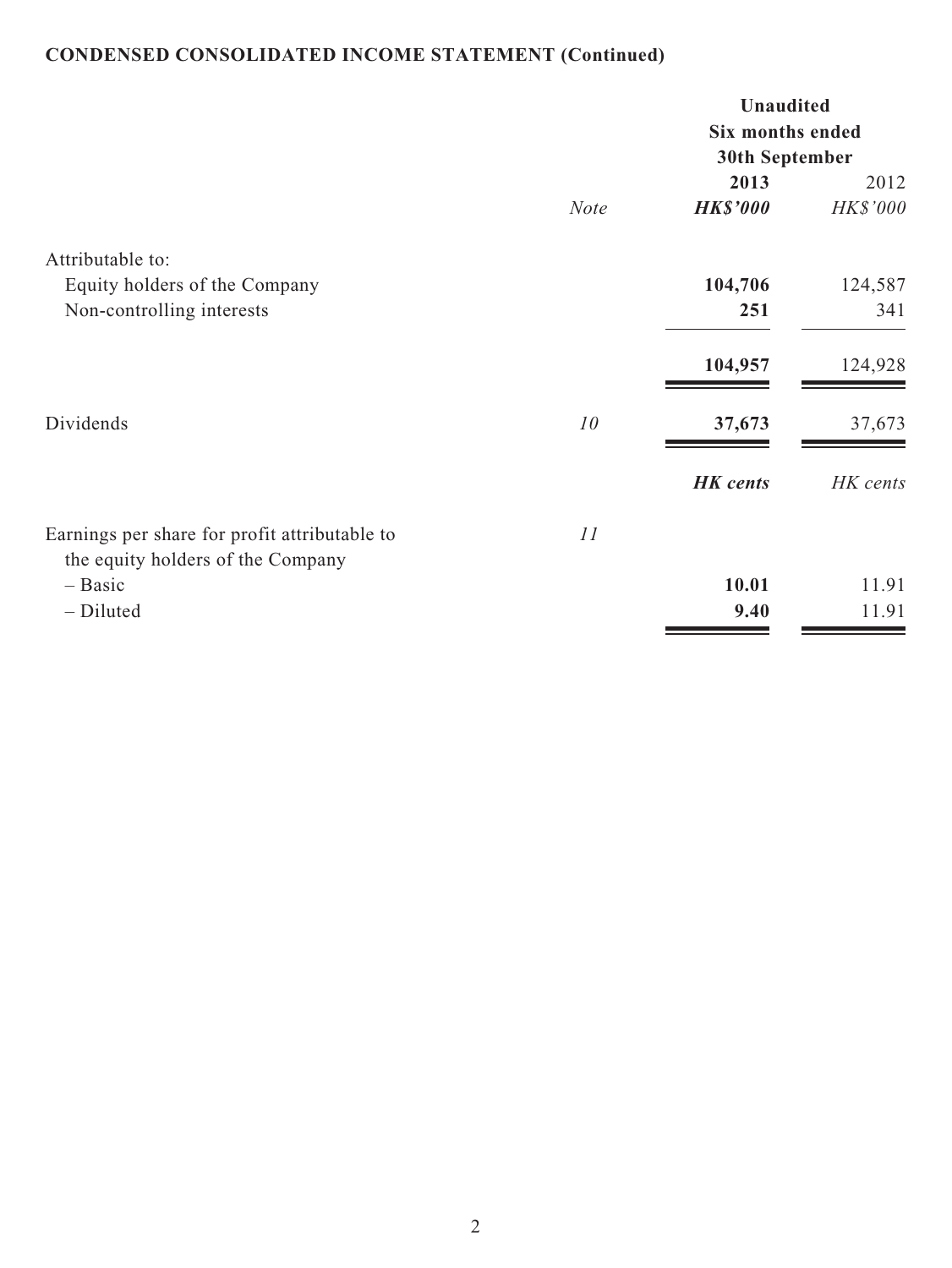# **CONDENSED CONSOLIDATED STATEMENT OF COMPREHENSIVE INCOME FOR THE SIX MONTHS ENDED 30TH SEPTEMBER 2013**

|                                                                | <b>Unaudited</b><br><b>Six months ended</b><br>30th September |          |  |
|----------------------------------------------------------------|---------------------------------------------------------------|----------|--|
|                                                                |                                                               |          |  |
|                                                                |                                                               |          |  |
|                                                                | 2013                                                          | 2012     |  |
|                                                                | <b>HK\$'000</b>                                               | HK\$'000 |  |
| Profit for the period                                          | 104,957                                                       | 124,928  |  |
| Other comprehensive income:                                    |                                                               |          |  |
| Items that may be reclassified subsequently to profit or loss: |                                                               |          |  |
| Exchange differences                                           | (22, 329)                                                     | 8,564    |  |
| Other comprehensive income for the period, net of tax          | (22, 329)                                                     | 8,564    |  |
| Total comprehensive income for the period                      | 82,628                                                        | 133,492  |  |
| Attributable to:                                               |                                                               |          |  |
| Equity holders of the Company                                  | 82,873                                                        | 133,083  |  |
| Non-controlling interests                                      | (245)                                                         | 409      |  |
| Total comprehensive income for the period                      | 82,628                                                        | 133,492  |  |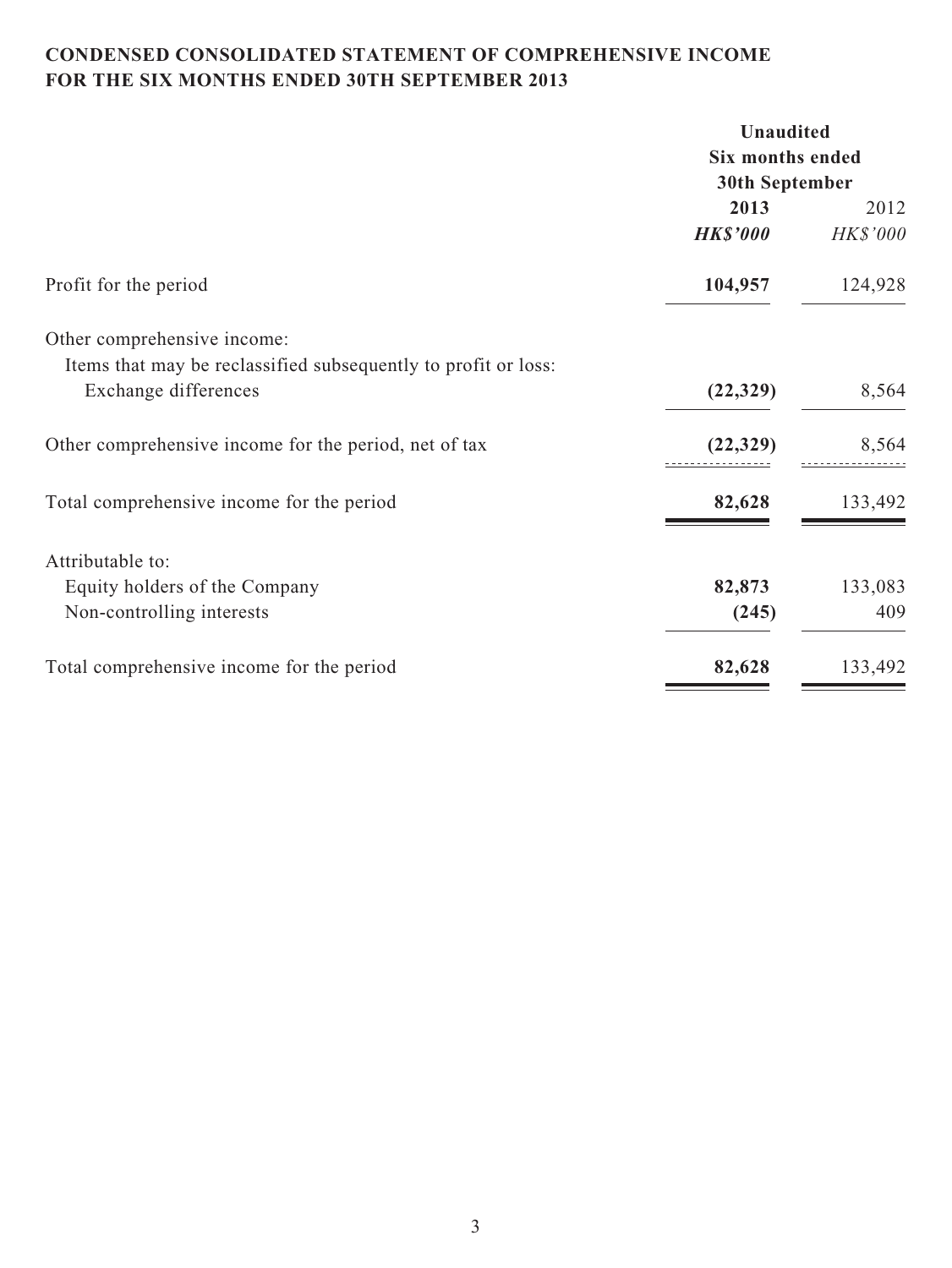# **CONDENSED CONSOLIDATED BALANCE SHEET AS AT 30TH SEPTEMBER 2013**

|                                       |             | <b>Unaudited</b>      |            |
|---------------------------------------|-------------|-----------------------|------------|
|                                       |             | <b>30th September</b> | 31st March |
|                                       |             | 2013                  | 2013       |
|                                       | <b>Note</b> | <b>HK\$'000</b>       | HK\$'000   |
| <b>ASSETS</b>                         |             |                       |            |
| Non-current assets                    |             |                       |            |
| Property, plant and equipment         |             | 507,571               | 511,416    |
| Prepayment of lease premium           |             | 52,733                | 60,079     |
| Intangible assets                     |             | 62,911                | 60,497     |
| Investment in associate               |             | 51,452                |            |
| Deferred tax assets                   |             | 60,430                | 60,416     |
| Available-for-sale financial assets   |             | 15,617                | 15,617     |
| Debtors, deposits and prepayments     | 12          | 123,818               | 183,580    |
|                                       |             | 874,532               | 891,605    |
| Current assets                        |             |                       |            |
| <b>Stocks</b>                         |             | 1,158,437             | 1,167,029  |
| Debtors, deposits and prepayments     | 12          | 433,816               | 314,565    |
| Bank balances and cash                |             | 453,611               | 388,330    |
|                                       |             | 2,045,864             | 1,869,924  |
| Total assets                          |             | 2,920,396             | 2,761,529  |
| <b>EQUITY</b>                         |             |                       |            |
| Capital and reserves attributable to  |             |                       |            |
| the equity holders of the Company     |             |                       |            |
| Share capital                         |             | 104,647               | 104,647    |
| Reserves                              |             | 1,336,498             | 1,292,345  |
|                                       |             |                       |            |
| Shareholders' funds                   |             | 1,441,145             | 1,396,992  |
| Non-controlling interests             |             | 7,934                 | 8,179      |
| Total equity                          |             | 1,449,079             | 1,405,171  |
| <b>LIABILITIES</b>                    |             |                       |            |
| Non-current liabilities               |             |                       |            |
| Deferred tax liabilities              |             | 2,343                 | 2,337      |
| <b>Borrowings</b>                     |             | 129,172               | 143,364    |
| Convertible bonds                     |             | 322,348               | 316,419    |
|                                       |             | 453,863               | 462,120    |
| <b>Current liabilities</b>            |             |                       |            |
| Creditors and accruals                | 13          | 623,089               | 518,147    |
| Income tax payable                    |             | 38,494                | 24,811     |
| <b>Borrowings</b>                     |             | 355,871               | 351,280    |
|                                       |             | 1,017,454             | 894,238    |
| <b>Total liabilities</b>              |             |                       | 1,356,358  |
|                                       |             | 1,471,317             |            |
| Total equity and liabilities          |             | 2,920,396             | 2,761,529  |
| Net current assets                    |             | 1,028,410             | 975,686    |
| Total assets less current liabilities |             | 1,902,942             | 1,867,291  |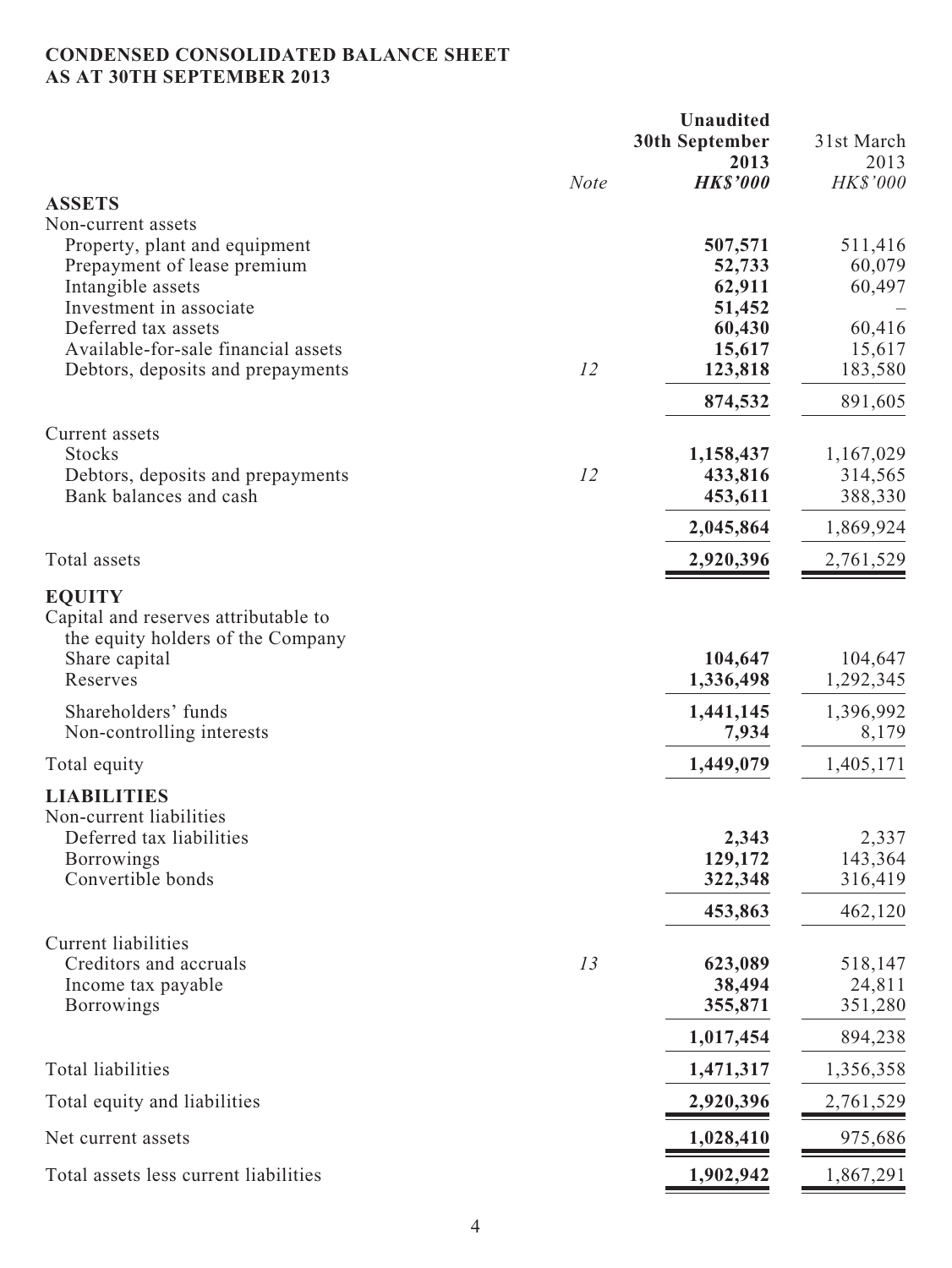## **NOTES:–**

#### **1. BASIS OF PREPARATION**

These unaudited condensed interim consolidated financial information have been prepared in accordance with Hong Kong Accounting Standard ("HKAS") 34 "Interim Financial Reporting" issued by the Hong Kong Institute of Certified Public Accountants ("HKICPA"), and the applicable requirements of Appendix 16 of the Rules Governing the Listing of Securities on The Stock Exchange of Hong Kong Limited (the "Stock Exchange").

The condensed interim consolidated financial information should be read in conjunction with the 2013 annual financial statements, which have been prepared in accordance with HKFRS.

Except as mentioned below, the accounting policies and methods of computation used in the preparation of these condensed interim consolidated financial information are consistent with those used in the annual financial statements for the year ended 31st March 2013.

The following amendments to standards and interpretations are mandatory for accounting periods beginning on or after 1st April 2013. The adoption of these amendments to standards and interpretations does not have any significant impact to the results and financial position of the Group.

| HKFRS 1 (Amendment)      | Government loans                                                        |
|--------------------------|-------------------------------------------------------------------------|
| HKFRS 7 (Amendment)      | Financial instruments: Disclosures – Offsetting financial assets and    |
|                          | financial liabilities                                                   |
| HKFRS 10                 | Consolidated financial statements                                       |
| <b>HKFRS 11</b>          | Joint arrangements                                                      |
| <b>HKFRS 12</b>          | Disclosures of interests in other entities                              |
| HKFRS 13                 | Fair value measurement                                                  |
| HKFRS 10, HKFRS 11       | Consolidated financial statements, Joint arrangements and Disclosure of |
| and HKFRS 12 (Amendment) | interests in other entities: Transition Guidance                        |
| HKAS 1 (Amendment)       | Presentation of financial statements                                    |
| HKAS 19 (2011)           | Employee benefits                                                       |
| HKAS 27 (2011)           | Separate financial statements                                           |
| HKAS 28 (2011)           | Investments in associates and joint ventures                            |
| $HK(IFRIC) - Int 20$     | Stripping costs in the production phase of a surface mine               |
|                          |                                                                         |

The Group has not early adopted any new standards, amendments to standards and interpretations of HKFRS which have been issued but not yet effective for the financial year ending 31st March 2014.

Taxes on income in the interim periods are accrued using the tax rate that would be applicable to expected total annual earnings.

#### **2. ESTIMATES**

The preparation of interim financial information requires management to make judgements, estimates and assumptions that affect the application of accounting policies and the reported amounts of assets and liabilities, income and expense. Actual results may differ from these estimates.

In preparing these condensed interim consolidated financial information, the significant judgements made by management in applying the Group's accounting policies and the key sources of estimation uncertainty were the same as those that applied to the consolidated financial statements for the year ended 31st March 2013.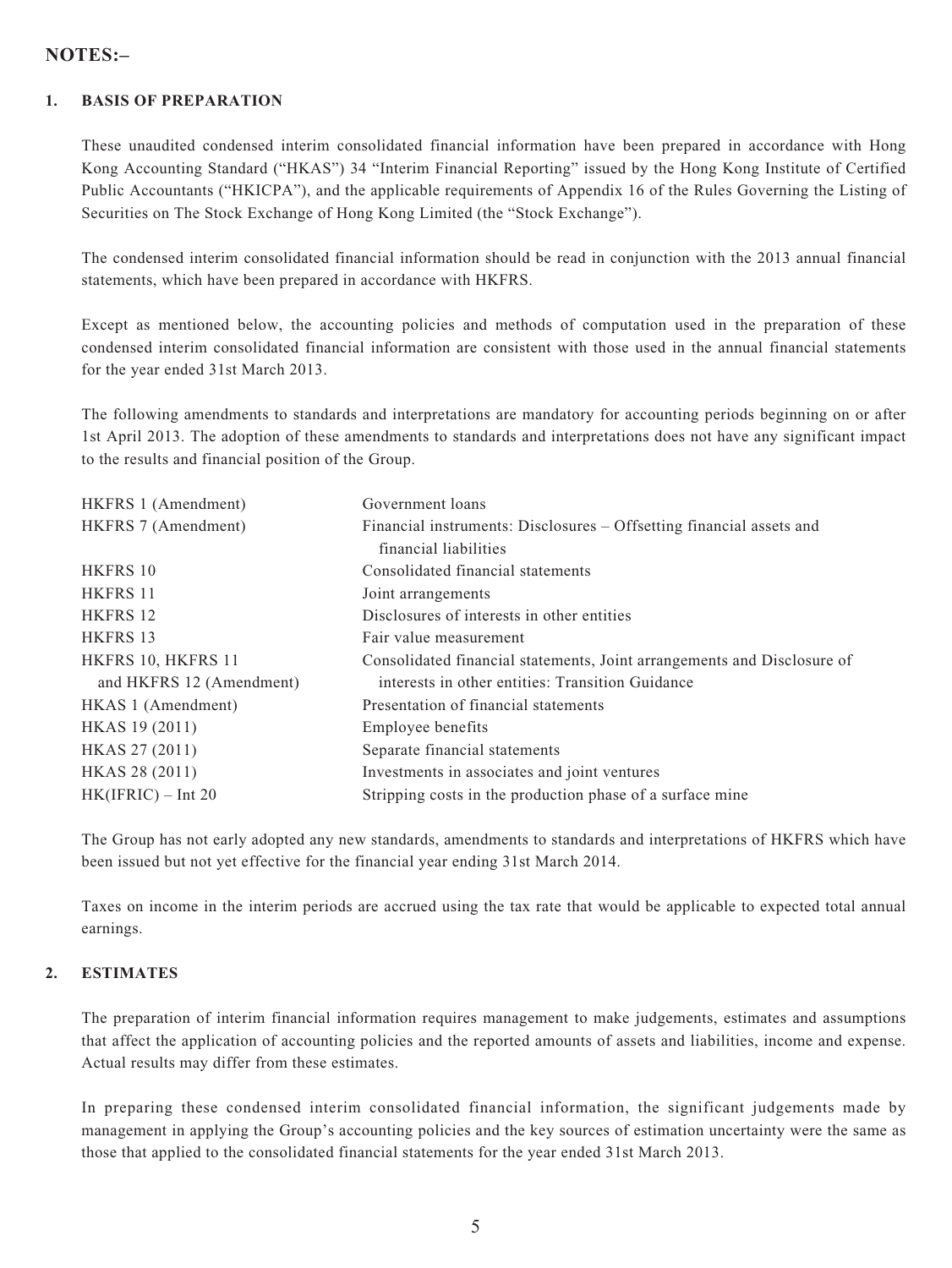#### **3. FINANCIAL RISK MANAGEMENT**

#### **3.1 Financial risk factors**

The Group's activities expose it to a variety of financial risks: foreign exchange risk, interest rate risk, credit risk and liquidity risk.

The condensed interim consolidated financial information do not include all financial risk management information and disclosures required in the annual financial statements, and should be read in conjunction with the Group's annual financial statements as at 31st March 2013.

There have been no changes in the risk management policies since year end.

#### **3.2 Fair value estimation**

The Group's financial instruments carried at fair value is analysed by valuation method. The different levels have been defined as follows:

- Quoted prices (unadjusted) in active markets for identical assets or liabilities (level 1).
- Inputs other than quoted prices included within level 1 that are observable for the asset or liability, either directly (that is, as prices) or indirectly (that is, derived from prices) (level 2).
- Inputs for the asset or liability that are not based on observable market data (that is, unobservable inputs) (level 3).

The Group's available-for-sale financial assets and liability components of convertible bonds are measured at fair value and are classified as level 3.

There were no movements in the available-for-sale financial assets during the period.

There was no transfer of financial instruments into or out of level 3 during the period.

The Group's level 3 instruments are determined by using valuation techniques including discount cash flow analysis, with reference to inputs such as dividend stream, discount rates and other specific input relevant to those particular financial instruments.

There were no changes in valuation techniques during the period.

#### **3.3 Group's valuation process**

The Group's finance department reviews the valuations of the Group's financial instruments that are stated at fair value for financial reporting purposes, including level 3 fair values. These valuation results are then reported to the chief financial officer and group senior management for discussions in relation to the valuation processes and the reasonableness of the valuation results.

#### **3.4 Fair value of financial assets and liabilities measured at amortised cost**

The carrying amounts of the Group's financial assets including cash and cash equivalents, deposits in approved financial institutions and debtors and financial liabilities including creditors and short-term borrowings, approximate their fair values due to their short maturities.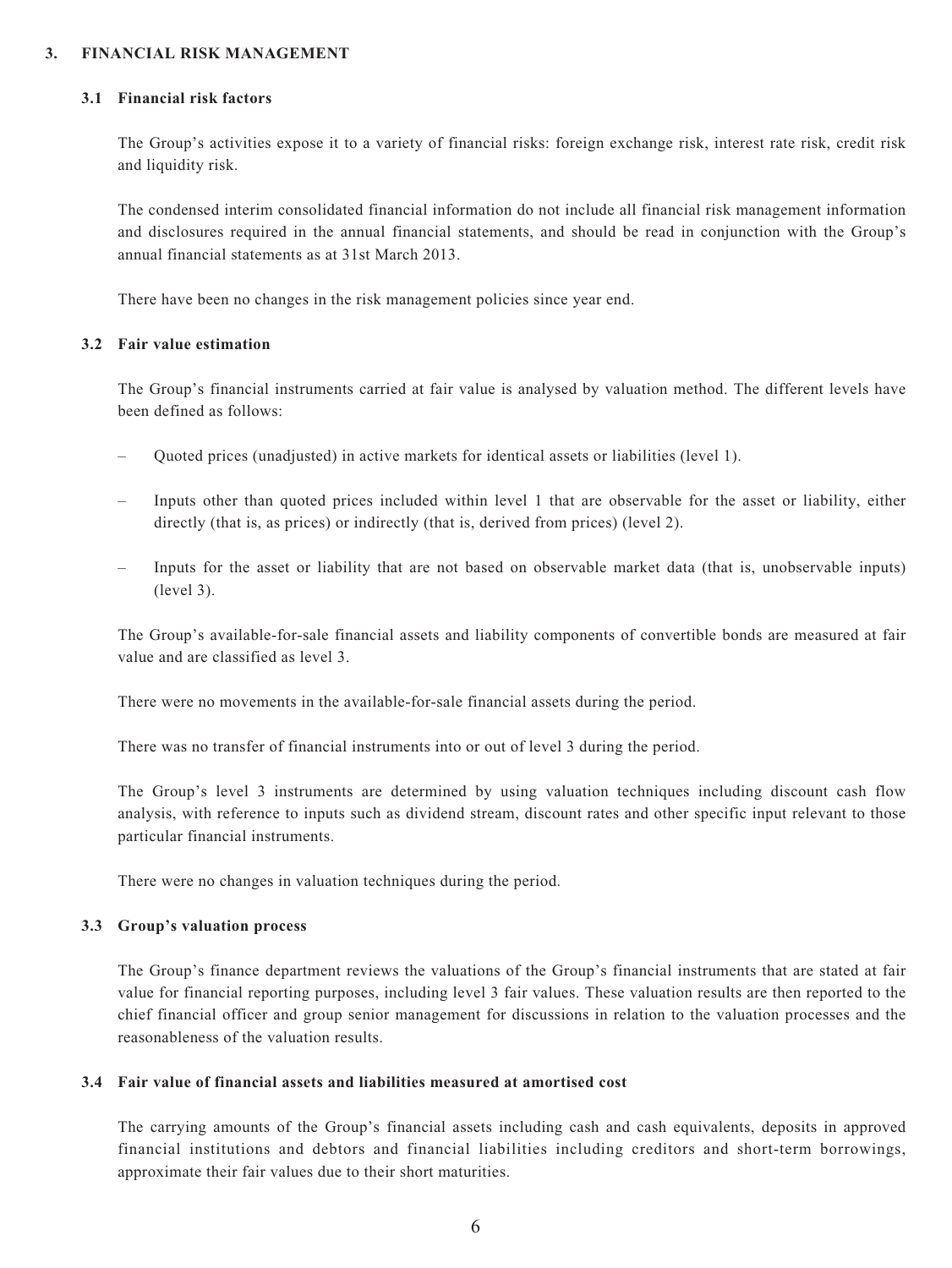#### **4. SEGMENT INFORMATION**

The chief operating decision-makers have been identified as the executive directors. The executive directors review the Group's financial information mainly from product and geographical perspective. From a geographical perspective, management assesses the performance of watch and optical operations in Hong Kong, Macau and Mainland China and rest of Asia.

Sales between operating segments are carried out on terms equivalent to those prevailing in arm's length transactions. The executive directors assess the performance of the operating segments based on a measure of adjusted earnings before interest and tax (EBIT). This measurement basis excludes unallocated income and net corporate expenses.

|                                        | Six months ended 30th September 2013 |                 |                          |                 |                       |                   |                         |
|----------------------------------------|--------------------------------------|-----------------|--------------------------|-----------------|-----------------------|-------------------|-------------------------|
|                                        |                                      | Watch retail    |                          | Optical retail  |                       |                   |                         |
|                                        | Hong Kong,<br>Macau and              |                 | Hong Kong,<br>Macau and  |                 |                       |                   |                         |
|                                        | Mainland<br>China                    | Rest of<br>Asia | <b>Mainland</b><br>China | Rest of<br>Asia | Wholesale<br>trading  | Other<br>segment  | Group<br><b>Total</b>   |
|                                        | <b>HK\$'000</b>                      | <b>HK\$'000</b> | <b>HK\$'000</b>          | <b>HK\$'000</b> | <b>HK\$'000</b>       | <b>HK\$'000</b>   | <b>HK\$'000</b>         |
| <b>Revenues</b>                        |                                      |                 |                          |                 |                       |                   |                         |
| <b>Gross segment</b><br>Inter-segment  | 792,924                              | 233,216         | 489,337                  | 153,748         | 405,058<br>(179, 737) | 8,459<br>(8, 459) | 2,082,742<br>(188, 196) |
|                                        | 792,924                              | 233,216         | 489,337                  | 153,748         | 225,321               |                   | 1,894,546               |
| <b>Segment results</b>                 | 121,056                              | (10, 157)       | 21,288                   | 4,327           | 52,078                | (2,683)           | 185,909                 |
| <b>Unallocated</b> income              |                                      |                 |                          |                 |                       |                   |                         |
| Net corporate expenses                 |                                      |                 |                          |                 |                       |                   | (34, 516)               |
| <b>Operating profit</b>                |                                      |                 |                          |                 |                       |                   | 151,393                 |
| <b>Finance costs</b>                   |                                      |                 |                          |                 |                       |                   | (17,067)                |
| Share of post-tax profits of associate |                                      |                 |                          |                 |                       |                   | 244                     |
| Profit before income tax               |                                      |                 |                          |                 |                       |                   | 134,570                 |
| Income tax expense                     |                                      |                 |                          |                 |                       |                   | (29, 613)               |
| Profit after income tax                |                                      |                 |                          |                 |                       |                   | 104,957                 |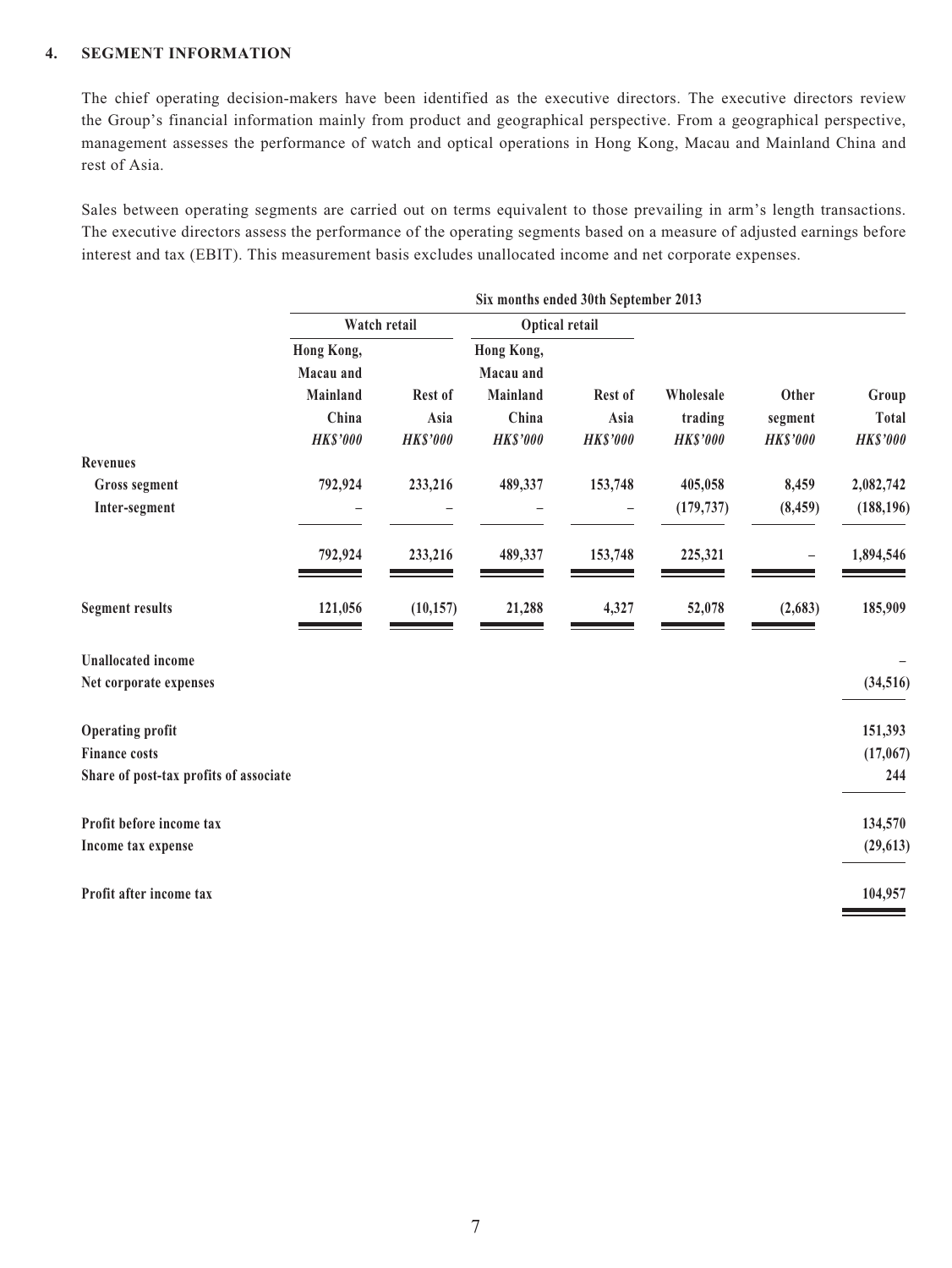#### **4. SEGMENT INFORMATION (Continued)**

|                                                | Six months ended 30th September 2012                     |                             |                                                          |                             |                                  |                              |                            |
|------------------------------------------------|----------------------------------------------------------|-----------------------------|----------------------------------------------------------|-----------------------------|----------------------------------|------------------------------|----------------------------|
|                                                | Watch retail                                             |                             | Optical retail                                           |                             |                                  |                              |                            |
|                                                | Hong Kong,<br>Macau and<br>Mainland<br>China<br>HK\$'000 | Rest of<br>Asia<br>HK\$'000 | Hong Kong,<br>Macau and<br>Mainland<br>China<br>HK\$'000 | Rest of<br>Asia<br>HK\$'000 | Wholesale<br>trading<br>HK\$'000 | Other<br>segment<br>HK\$'000 | Group<br>Total<br>HK\$'000 |
| Revenues                                       |                                                          |                             |                                                          |                             |                                  |                              |                            |
| Gross segment<br>Inter-segment                 | 676,550                                                  | 253,820                     | 438,939                                                  | 154,298                     | 437,554<br>(221, 027)            | 8,049<br>(7,269)             | 1,969,210<br>(228, 296)    |
|                                                | 676,550                                                  | 253,820                     | 438,939                                                  | 154,298                     | 216,527                          | 780                          | 1,740,914                  |
| Segment results                                | 87,906                                                   | 1,991                       | 26,957                                                   | 10,929                      | 57,442                           | 15,654                       | 200,879                    |
| Unallocated income<br>Net corporate expenses   |                                                          |                             |                                                          |                             |                                  |                              | 13<br>(35, 849)            |
| Operating profit<br>Finance costs              |                                                          |                             |                                                          |                             |                                  |                              | 165,043<br>(5, 734)        |
| Profit before income tax<br>Income tax expense |                                                          |                             |                                                          |                             |                                  |                              | 159,309<br>(34, 381)       |
| Profit after income tax                        |                                                          |                             |                                                          |                             |                                  |                              | 124,928                    |

There has been no material changes in total assets and total liabilities from the amount disclosed in the last annual financial statements.

#### **5. REVENUES**

|                     |                 | Six months ended<br>30th September |  |
|---------------------|-----------------|------------------------------------|--|
|                     | 2013            | 2012                               |  |
|                     | <b>HK\$'000</b> | HK\$'000                           |  |
| Turnover            |                 |                                    |  |
| Sales of goods      | 1,894,546       | 1,740,134                          |  |
| Gross rental income |                 | 780                                |  |
|                     | 1,894,546       | 1,740,914                          |  |
|                     |                 |                                    |  |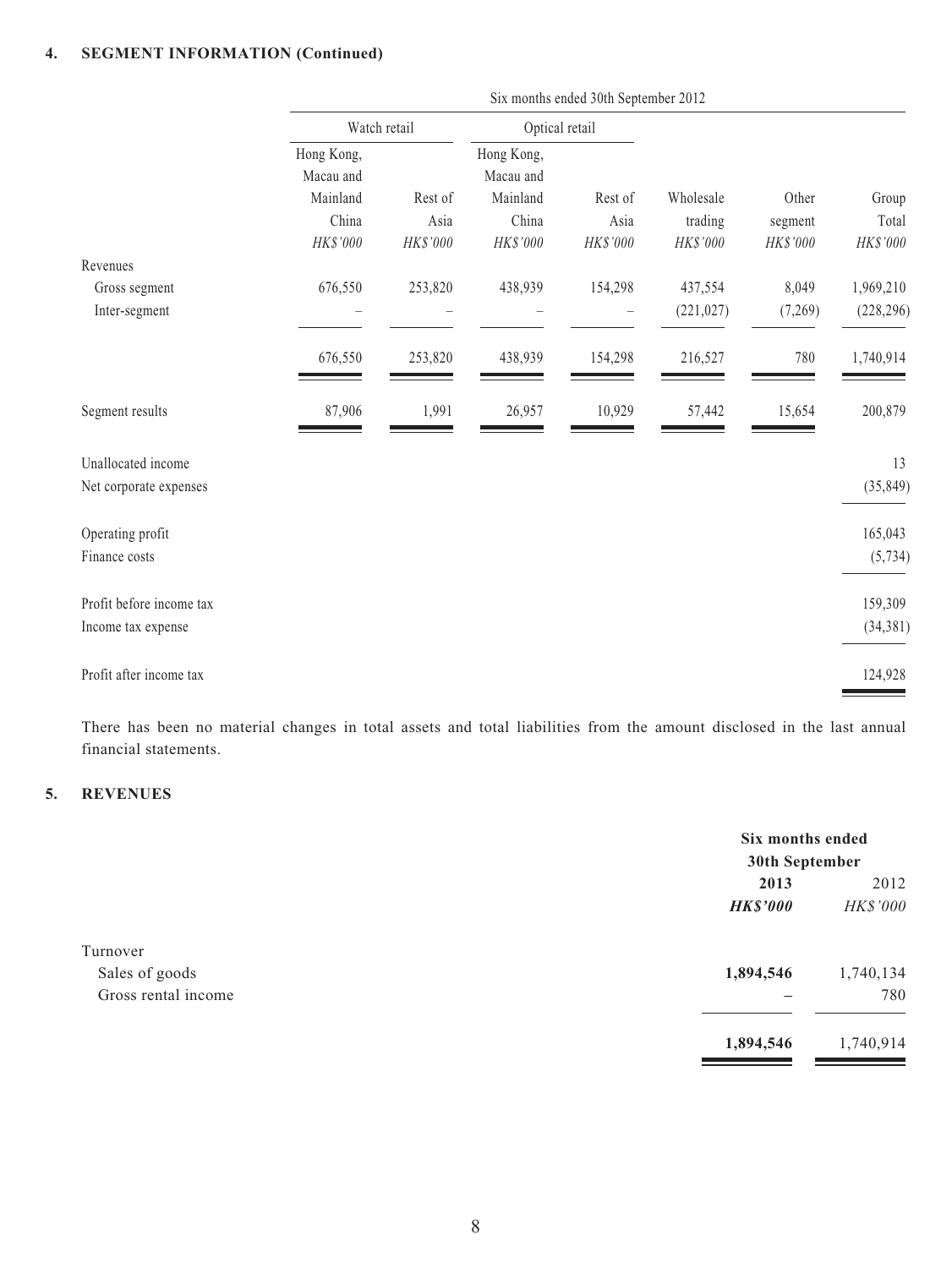|                                                        | Six months ended |                 |
|--------------------------------------------------------|------------------|-----------------|
|                                                        | 30th September   |                 |
|                                                        | 2013             |                 |
|                                                        | <b>HK\$'000</b>  | <i>HK\$'000</i> |
| Loss on disposal of property, plant and equipment, net | (855)            | (713)           |
| Fair value gain of an investment property              |                  | 17,000          |
| Exchange (loss)/gain, net                              | (3,380)          | 6,017           |
|                                                        | (4,235)          | 22,304          |

#### **7. OTHER INCOME**

|                                | Six months ended<br>30th September |          |
|--------------------------------|------------------------------------|----------|
|                                | 2013                               | 2012     |
|                                | <b>HK\$'000</b>                    | HK\$'000 |
| Building management fee income | 1,170                              | 1,071    |
| Interest income                | 460                                | 280      |
| Sundries                       | 11,624                             | 9,189    |
|                                | 13,254                             | 10,540   |

#### **8. EXPENSES BY NATURE**

Expenses included in arriving at the profit before income tax are analysed as follows:

|                                               | Six months ended |                 |
|-----------------------------------------------|------------------|-----------------|
|                                               | 30th September   |                 |
|                                               | 2013             | 2012            |
|                                               | <b>HK\$'000</b>  | <i>HK\$'000</i> |
| Depreciation of property, plant and equipment |                  |                 |
| $-$ Owned                                     | 58,943           | 54,366          |
| – Leased                                      | <b>140</b>       | 207             |
| Amortisation of prepayment of lease premium   | 3,671            | 3,676           |
| Operating leases                              | 340,971          | 300,914         |
| Provision for stocks                          | 1,610            | 10,089          |
| Donation                                      | 5,000            | 5,000           |
| Employee benefit expense                      | 337,084          | 311,337         |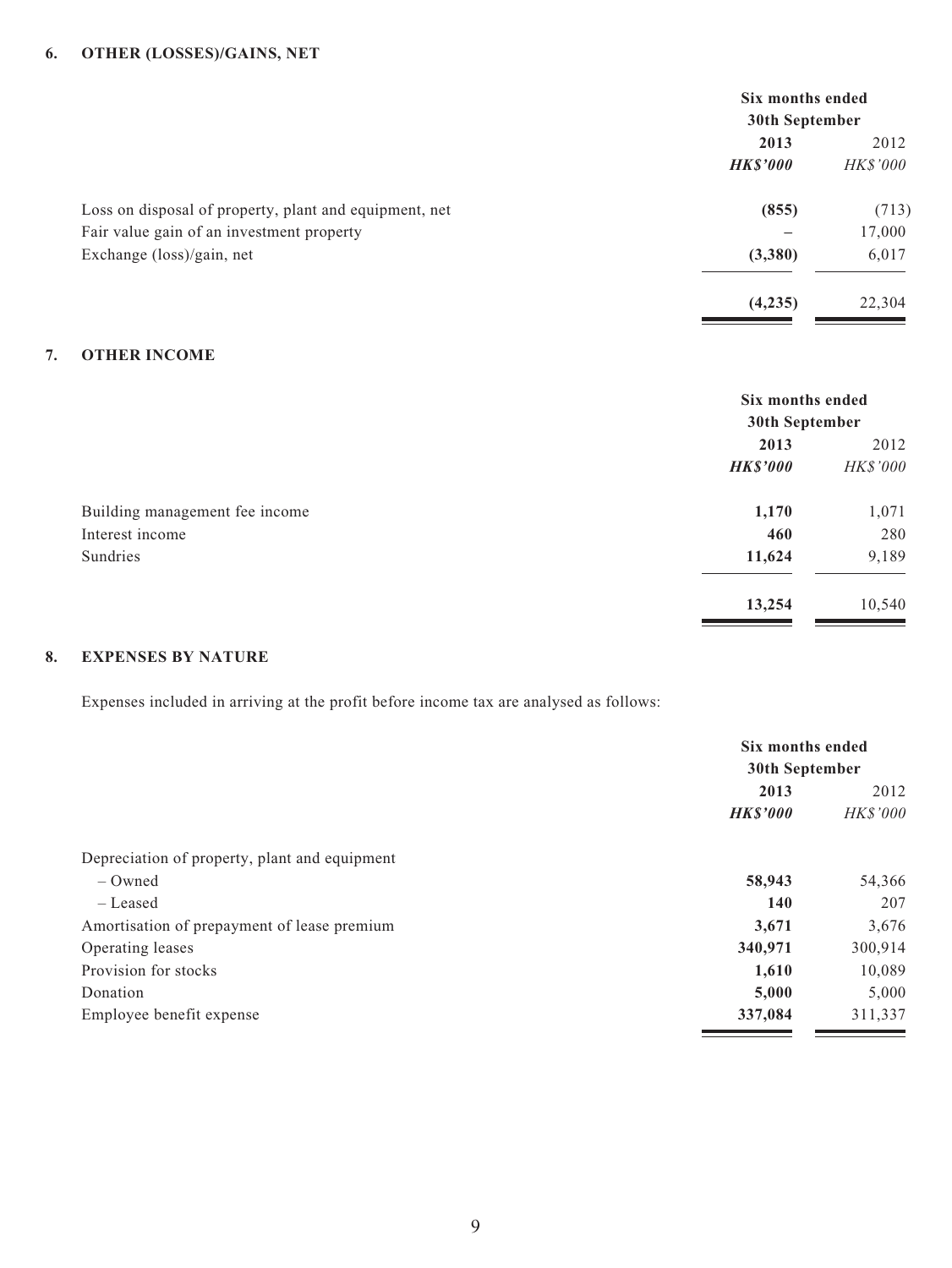#### **9. INCOME TAX EXPENSE**

Hong Kong profits tax has been provided at the rate of 16.5% on the estimated assessable profits for the six months ended 30th September 2013 (2012: 16.5%) less relief for available tax losses. Taxation on overseas profits has been calculated on the estimated assessable profits for the six months ended 30th September 2013 at the rates of taxation prevailing in the territories in which the Group operates.

The amount of income tax charged to the consolidated income statement represents:

|                                           | Six months ended |          |  |
|-------------------------------------------|------------------|----------|--|
|                                           | 30th September   |          |  |
|                                           | 2013             | 2012     |  |
|                                           | <b>HK\$'000</b>  | HK\$'000 |  |
| Current income tax                        |                  |          |  |
| Hong Kong profits tax                     | 19,355           | 20,600   |  |
| Overseas profits tax                      | 10,878           | 12,161   |  |
| Over provisions in respect of prior years | (367)            | (287)    |  |
|                                           | 29,866           | 32,474   |  |
| Deferred income tax                       | (253)            | 1,907    |  |
| Income tax expense                        | 29,613           | 34,381   |  |

#### **10. DIVIDENDS**

|                                                                      | Six months ended<br>30th September |                 |
|----------------------------------------------------------------------|------------------------------------|-----------------|
|                                                                      | 2013                               | 2012            |
|                                                                      | <b>HKS'000</b>                     | <b>HK\$'000</b> |
| Interim, declared, of HK\$0.036 (2012: HK\$0.036) per ordinary share | 37,673                             | 37,673          |

At a meeting held on 28th November 2013, the directors declared an interim dividend of HK\$0.036 per ordinary share. This dividend is not recognized as a liability at the balance sheet date but will be reflected as an appropriation of retained earnings for the year ending 31st March 2014.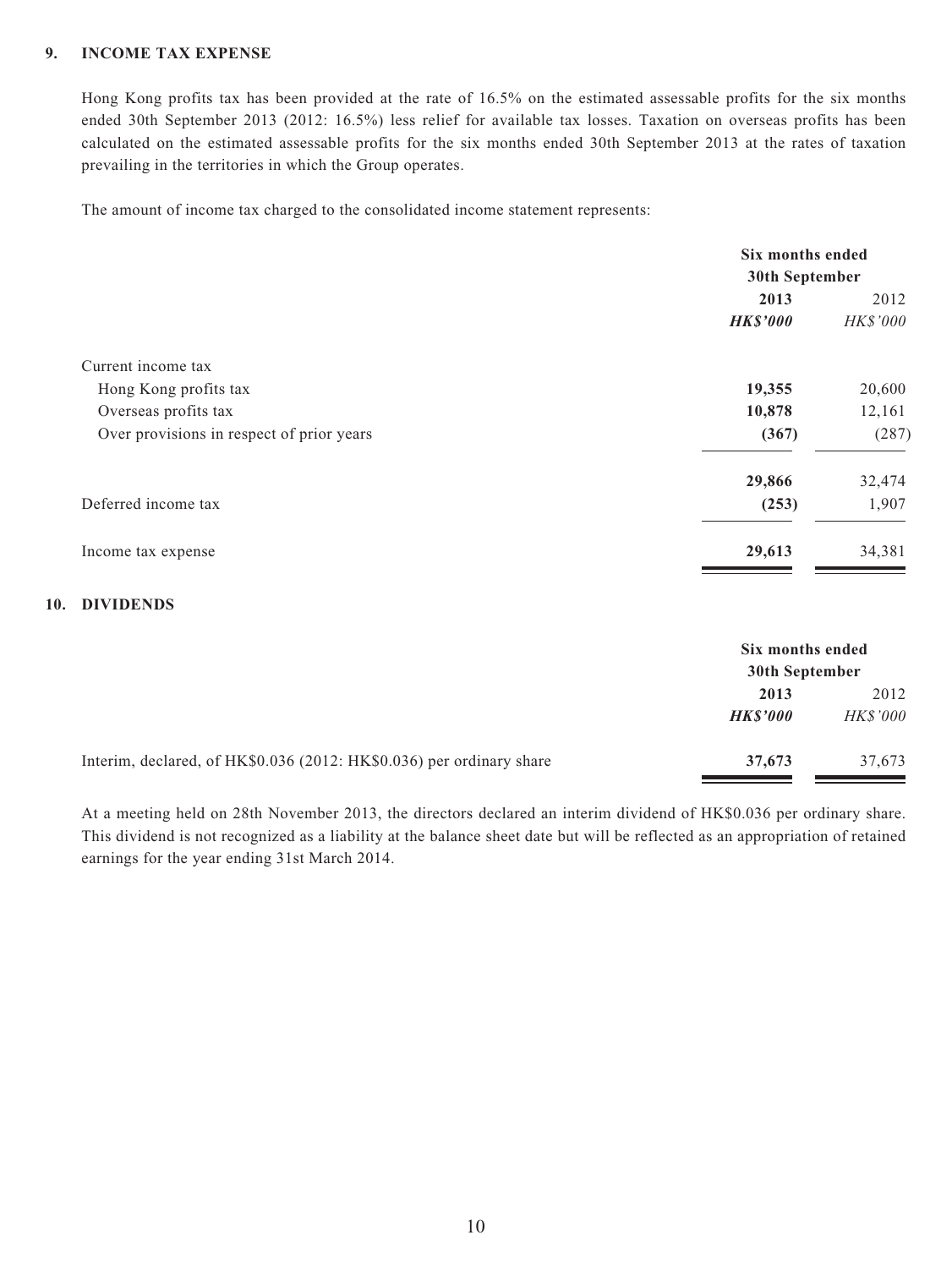#### **11. EARNINGS PER SHARE**

#### **Basic**

Basic earnings per share is calculated by dividing the profit attributable to equity holders of the Company by the weighted average number of ordinary shares in issue during the period.

|                                                                 | Six months ended<br>30th September |           |
|-----------------------------------------------------------------|------------------------------------|-----------|
|                                                                 | 2013                               | 2012      |
| Weighted average number of ordinary shares in issue (thousands) | 1,046,474                          | 1,046,474 |
| Profit attributable to equity holders of the Company (HK\$'000) | 104,706                            | 124,587   |
| Basic earnings per share (HK cents)                             | 10.01                              | 11.91     |

#### **Diluted**

Diluted earnings per share is calculated by adjusting the weighted average number of ordinary shares outstanding to assume conversion of all dilutive potential ordinary shares. The Group's dilutive potential ordinary shares in existence represent convertible bonds. The convertible bonds are assumed to have been converted into ordinary shares, and the net profit is adjusted to eliminate the expense relating to the convertible bonds less the tax effect.

|                                                                          | Six months ended<br>30th September |           |
|--------------------------------------------------------------------------|------------------------------------|-----------|
|                                                                          | 2013                               | 2012      |
| Number of ordinary shares in issue throughout the year (thousands)       | 1,046,474                          | 1,046,474 |
| Effect of conversion of convertible bonds (thousands)                    | 190,268                            |           |
| Weighted average number of ordinary shares adjusted for                  |                                    |           |
| effect of dilution (thousands)                                           | 1,236,742                          | 1,046,474 |
| Profit attributable to equity holders of the Company (HK\$'000)          | 104,706                            | 124,587   |
| Borrowing cost on convertible bonds (HK\$'000)                           | 12,579                             |           |
| Tax relief thereon (HK\$'000)                                            | (1,071)                            |           |
| Adjusted profit attributable to equity holders of the Company (HK\$'000) | 116,214                            | 124,587   |
| Diluted earnings per share (HK cents)                                    | 9.40                               | 11.91     |

There were no dilutive potential ordinary shares in existence during the six months ended 30th September 2012.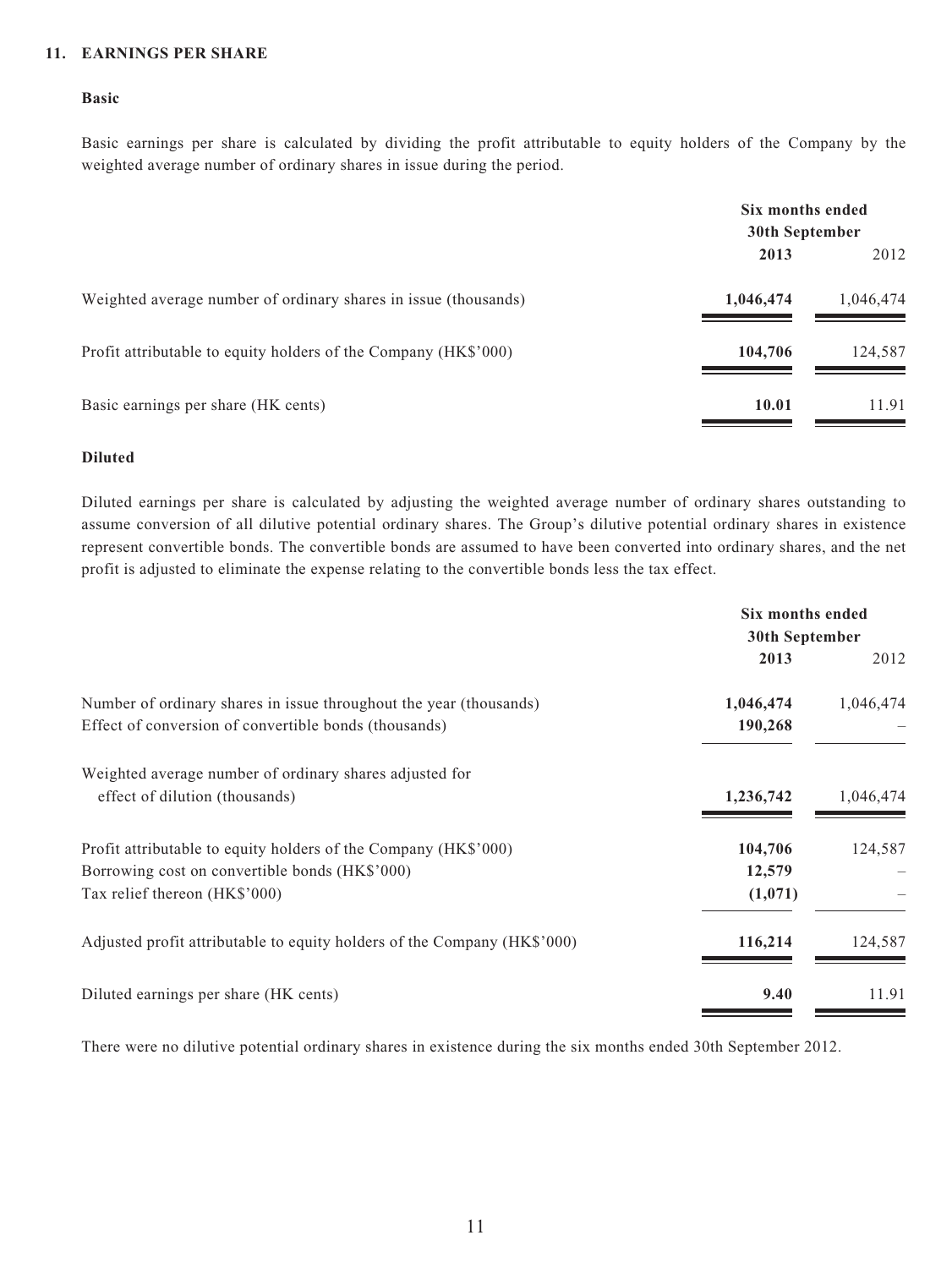#### **12. DEBTORS, DEPOSITS AND PREPAYMENTS**

|                                                | 30th September  | 31st March |
|------------------------------------------------|-----------------|------------|
|                                                | 2013            | 2013       |
|                                                | <b>HK\$'000</b> | HK\$'000   |
| Trade debtors, gross                           | 205,233         | 171,580    |
| Provision for impairment of trade debtors      | (712)           | (630)      |
| Trade debtors, net                             | 204,521         | 170,950    |
| Deposits, prepayments and other debtors        | 353,113         | 327,195    |
|                                                | 557,634         | 498,145    |
| Less: non-current portion                      |                 |            |
| Deposits and prepayments                       | (123, 818)      | (183, 580) |
| Current portion                                | 433,816         | 314,565    |
| Trade debtors analysed by invoice date (note): |                 |            |
| Below 60 days                                  | 97,151          | 63,393     |
| Over 60 days                                   | 108,082         | 108,187    |
|                                                | 205,233         | 171,580    |

*Note:*

The Group allows an average credit period of 60 days from the invoice date to its trade debtors.

## **13. CREDITORS AND ACCRUALS**

|                                           | 30th September  | 31st March |
|-------------------------------------------|-----------------|------------|
|                                           | 2013            | 2013       |
|                                           | <b>HK\$'000</b> | HK\$'000   |
| Trade creditors analysed by invoice date: |                 |            |
| Below 60 days                             | 259,790         | 194,783    |
| Over 60 days                              | 25,357          | 47,573     |
|                                           | 285,147         | 242,356    |
| Other creditors and accruals              | 337,942         | 275,791    |
|                                           | 623,089         | 518,147    |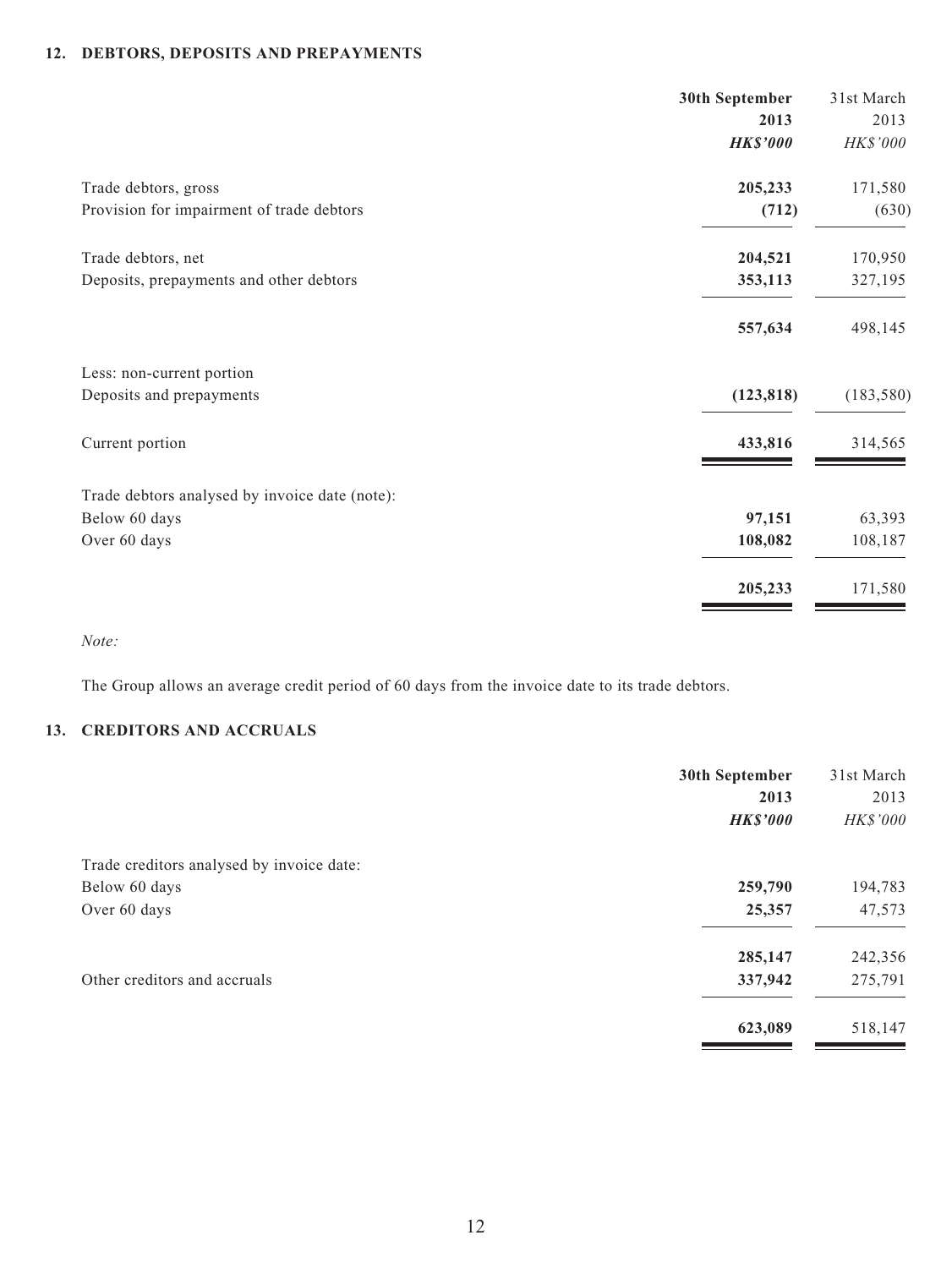|                                                        | 30th September | 31st March      |
|--------------------------------------------------------|----------------|-----------------|
|                                                        | 2013           | 2013            |
|                                                        | <b>HKS'000</b> | <b>HK\$'000</b> |
| Capital commitments for property, plant and equipment: |                |                 |
| Contracted but not provided for                        | 15,411         | 22,256          |
| Authorised but not contracted for                      |                | 24,420          |
|                                                        | 15,411         | 46,676          |

## **MANAGEMENT DISCUSSION AND ANALYSIS**

The Board of Directors (the "Board") of Stelux Holdings International Limited (the "Company") is pleased to announce the unaudited consolidated results of the Company and its subsidiaries (collectively, the "Group") for the six months ended 30 September 2013.

## **BUSINESS REVIEW**

- *Group turnover up 8.8%*
- *Adjusted Net Profit up 15.2% to HK\$117.0 million*

For the period under review, the Group reported a turnover of HK\$1,894.5 million (2012: HK\$1,740.9 million), a moderate increase of 8.8% from the corresponding interim period. Group gross profit margin remained stable at 61.6% (2012: 61.9%). Our operations in Greater China contributed nearly 74.0% to the total turnover reported.

The net profit attributable to equity holders posted a decrease of 16.0% to HK\$104.7 million (2012: HK\$124.6 million).

The Group also reported an Adjusted Net Profit of HK\$117.0 million (2012: HK\$101.6 million) representing a growth of 15.2% against that of the corresponding six months after excluding the following items:

- the non-cash expenses arising from convertible bonds of HK\$8.9 million recognised in the current interim period;
- a fair value gain of an investment property of HK\$17.0 million in the last interim period (nil in current interim period); and
- an exchange loss of HK\$3.4 million (2012: gain of HK\$6.0 million).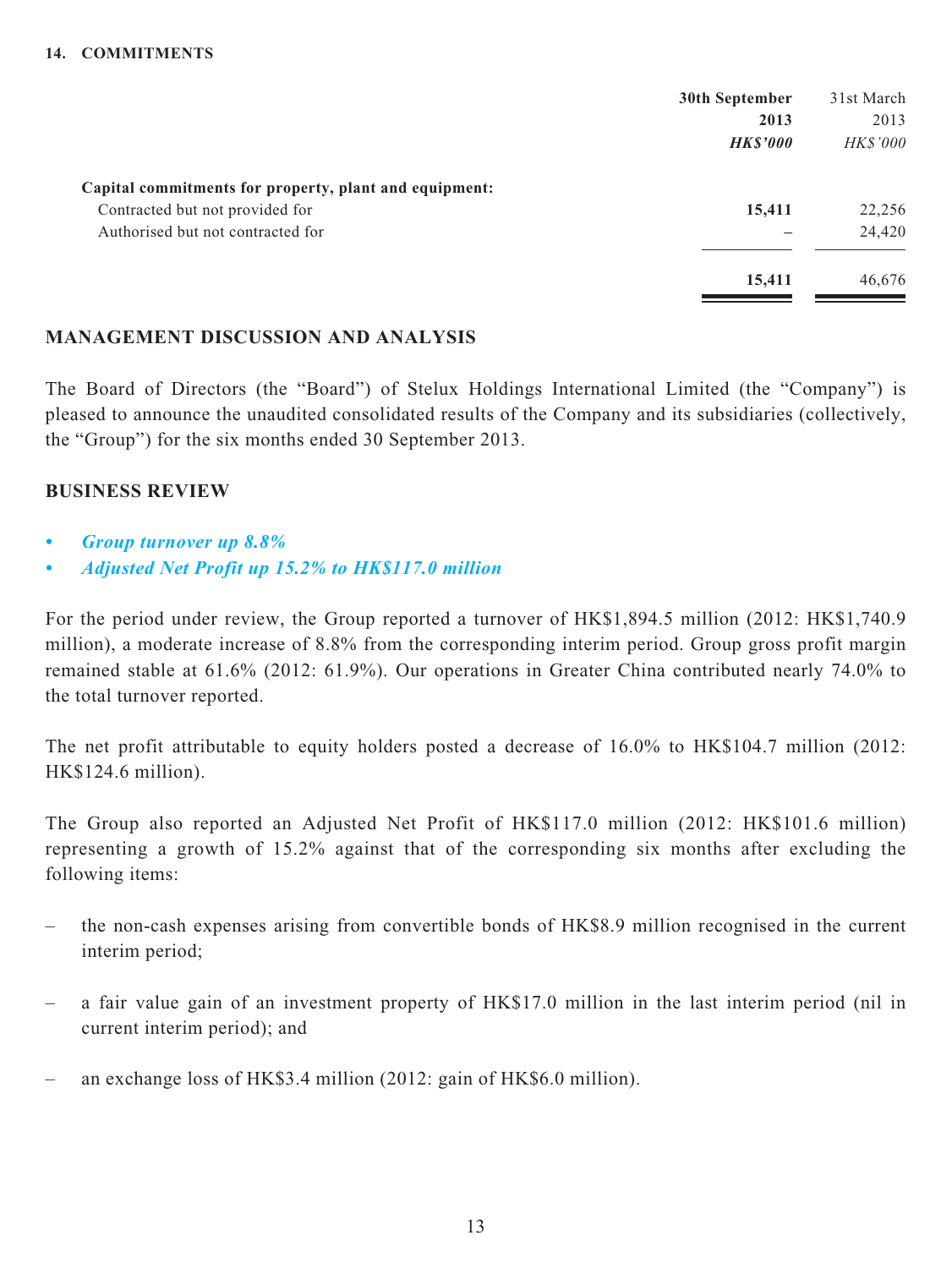## **DRIVING TRANSFORMATION AND ADDING VALUE**

- *Completed key management team building across Group*
- *Group wide ERP system implementation on schedule*
- *Net cash inflow of HK\$204.8 million due to improving inventory management*

The Group operates around 650 stores across Asia through its optical and watch retail chains, namely, "CITY CHAIN", "OPTICAL 88" and "eGG". Targeting the middle income consumer, our retail businesses have a prominent presence in the mid-tier lifestyle accessories market.

In the Group's interim report FY12/13, we stated that a core objective in the near to medium term was to drive improvements in operational efficiencies and financial results within our businesses so as to provide long term sustainable growth for our shareholders.

Starting from May this year, as part of this process for change, key management across the Group, beginning with our watch retail management team on the Mainland, was restructured, and this crucial team building work was completed very recently.

Further in the period under review, we have started developing a Group wide enterprise resource planning (ERP) system with application from SAP. This IT investment is necessary for our future development as it will greatly improve efficiencies and streamline business processes across the Group.

This infrastructure will improve our demand forecasting, inventory management and customer relationship management, which are fundamental for the Group to grow its POS network from the current 650 stores to well beyond 1,000 stores.

This ERP system is also a necessary infrastructure for supporting the Group's planned expansion of its e-commerce businesses.

Further, this planned ERP project is scheduled for completion in early 2016 and will go live in phases. The initial phase comprising of finance and business intelligence in Hong Kong HQ successfully went live in October 2013. To date project implementation is running smoothly and we shall begin to see the initial positive impact from this investment in FY14/15.

Also, we are beginning to see the positive effects from tightened controls in inventory management as net cash inflow from operating activities increased to HK\$204.8 million (2012: HK\$8.6 million).

# **INTERIM DIVIDEND**

## *• Interim dividend HK\$0.036*

The Board recommends the payment of an interim dividend of HK\$0.036 (2012: HK\$0.036) per ordinary share representing a payout of 36.0% to the net profit attributable to equity holders for the six months ended 30 September 2013 (2012: 30.2%).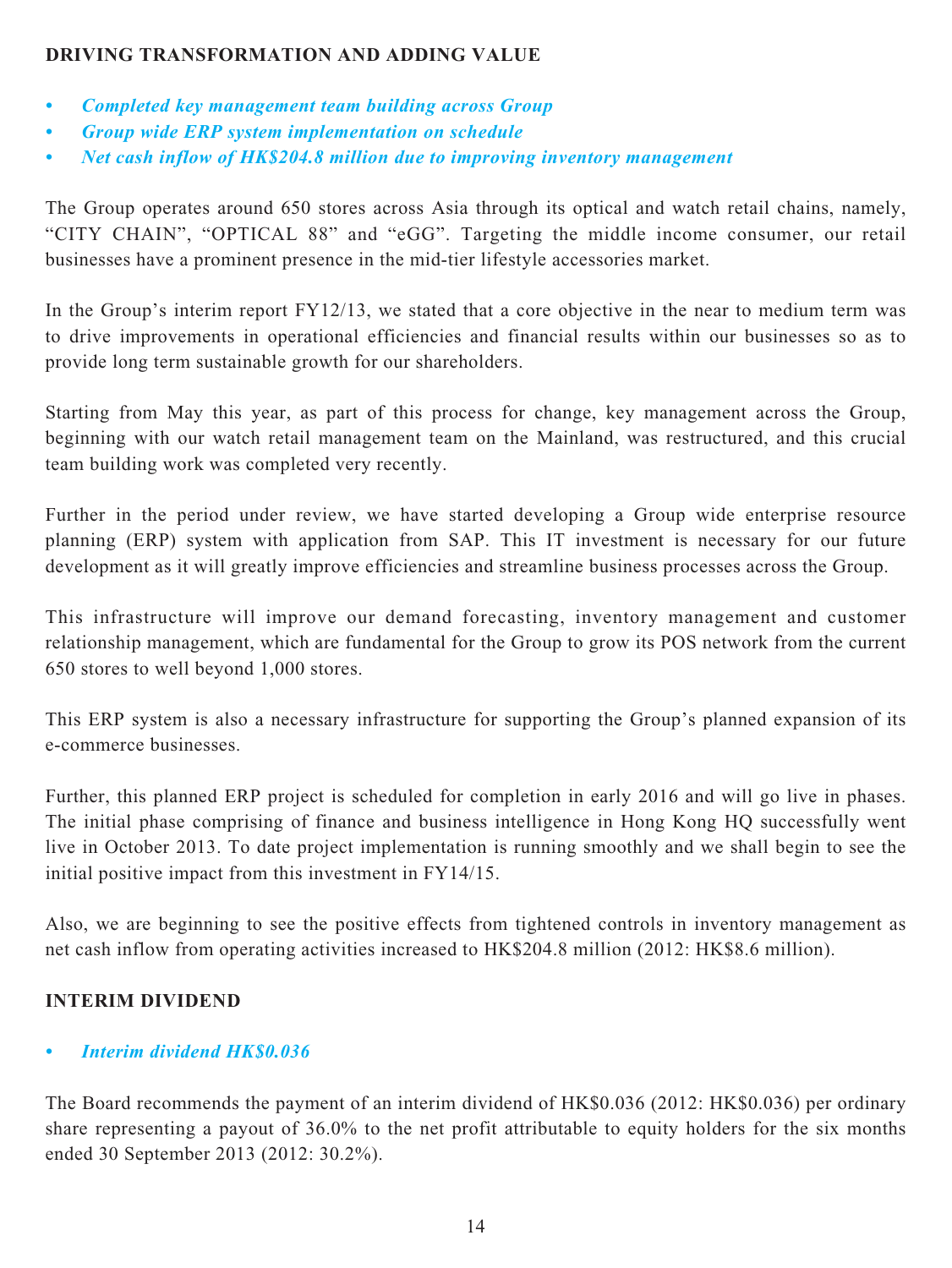## **WATCH RETAIL BUSINESS –** *"CITY CHAIN"*

- *City Chain Group turnover up 10.3%*
- *City Chain Group EBIT up 23.4% to HK\$110.9 million*
- *Gross profit margin 62%*

Our watch retail business which accounts for 54.2% of our total Group turnover (2012: 53.4%) recorded a modest increase in turnover of 10.3% to HK\$1,026.1 million (2013: HK\$930.4 million).

Earnings before interest and tax ("EBIT") of HK\$110.9 million, representing a robust increase of 23.4% over the same period last year was posted (2012: HK\$89.9 million) as gross profit margin remained unchanged at around 62%.

# **Hong Kong and Macau –** *"CITY CHAIN"*

- *Turnover up 18.4%*
- *EBIT up 22.6% to HK\$148.6 million*

Our "CITY CHAIN" operations in Hong Kong and Macau outperformed the generally soft retail market due to the slowdown in spending by Mainland shoppers. Accounting for around 37.4% of Group turnover, "CITY CHAIN" Hong Kong and Macau saw strong sales driven by improved efficiencies with turnover up 18.4%.

Profitability also improved as EBIT increased by 22.6% to HK\$148.6 million (2012: HK\$121.2 million) due to several factors like improvements in store leasing strategies, improvements in same store productivity, tightened costs control and the successful marketing strategies adopted for our house brands, in particular, "Solvil et Titus".

So far the new travel regulations implemented by the Mainland authorities have not affected our operations in Hong Kong and Macau. With slowing rental growth in Hong Kong and the continued adoption of effective marketing and other operational strategies, we expect the momentum to carry through into the second half of FY13/14.

As of 30 September 2013, "CITY CHAIN" has 108 stores (2012: 109) in Hong Kong and Macau.

# **Mainland China –** *"CITY CHAIN"*

- *Turnover up 8.4%*
- *Losses narrowed by 17.1% to HK\$27.6 million*
- *Remain committed to break even by FY14/15*

Despite the prolonged slowdown on the Mainland, which sharpened during the reporting period, our "CITY CHAIN" operations recorded a turnover of HK\$85.1 million (2012: HK\$78.5 million), a rise of 8.4%, that was achieved from a lesser number of stores.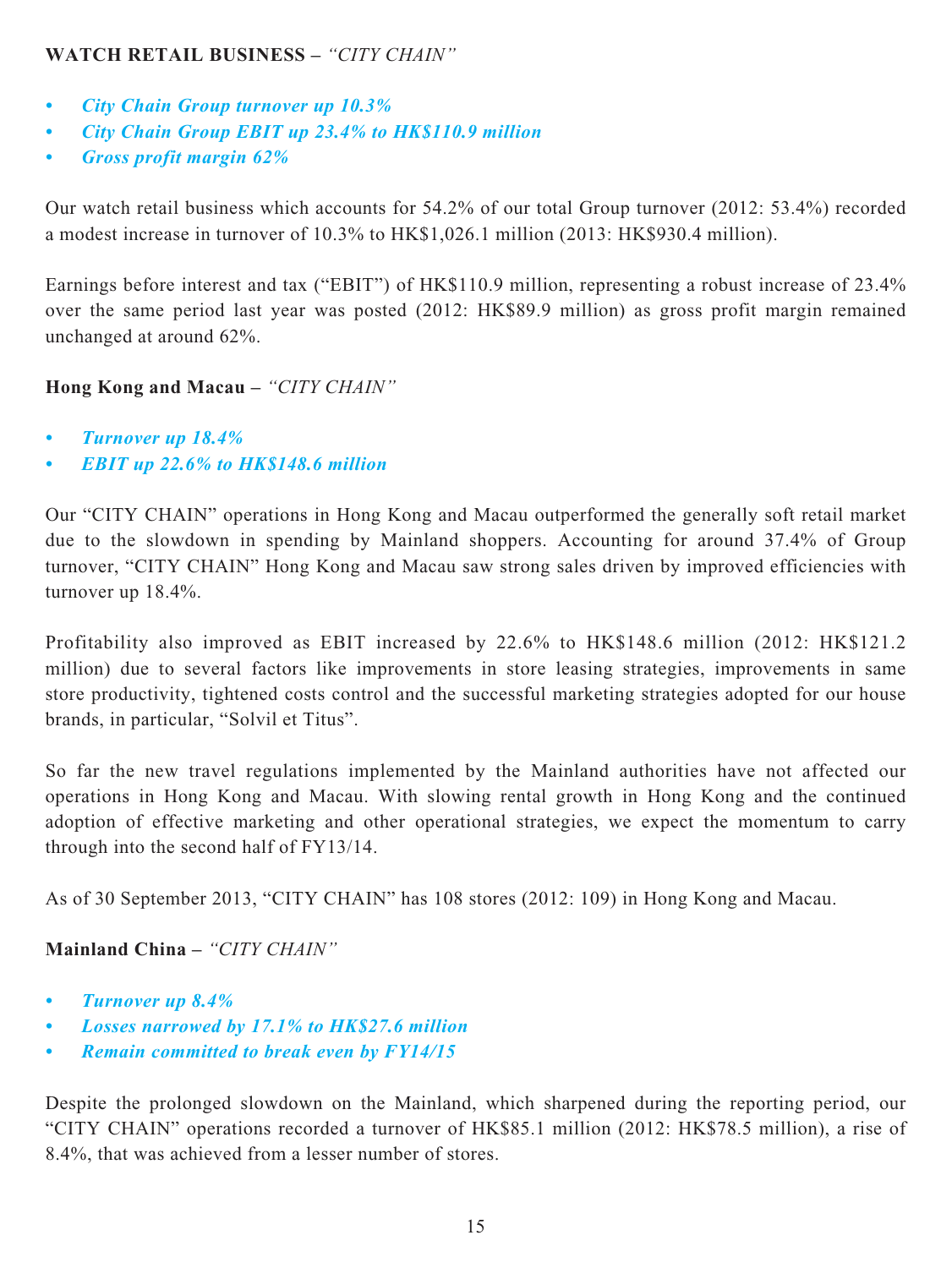Various initiatives introduced in the current interim period to improve operating efficiencies proved effective as losses narrowed by 17.1% to HK\$27.6 million (2012: HK\$33.3 million) compared to the corresponding interim period. These measures included:

- appointing a PRC CEO in May this year and strengthening the management team by setting up a PRC CEO office:
- centralised product procurement managed from Hong Kong HQ by a strong and experienced team;
- revised store opening strategies by focusing on second and third tier cities;
- accelerated closure of poorly performing stores with a net reduction of shop months by around 8%;
- improvements in store productivity;
- revised store staff KPI schemes;
- increased sales force training; and
- stringent cost control measures undertaken by the new management team.

We will continue with these and other initiatives and strategies in the second half of FY13/14. Further, marketing campaigns to strengthen the brand value of "CITY CHAIN" and "Solvil et Titus" will be unveiled nationwide.

Our goal to achieve breakeven was set in early 2012, when the external operating environment was much more favourable. However, we do remain committed to achieving breakeven results by FY14/15 although this is more challenging in view of the fragile retail conditions on the Mainland.

Our e-commerce "Solvil et Titus" flagship store on T-Mall went live in August. The response so far has been very encouraging and turnover is up to expectation. As online shopping on the Mainland is proving to be popular, our e-commerce business has a huge potential for growth and will become an important contributor to our watch retail business.

As of 30 September 2013, "CITY CHAIN" has 88 stores (2012: 92) in Mainland China.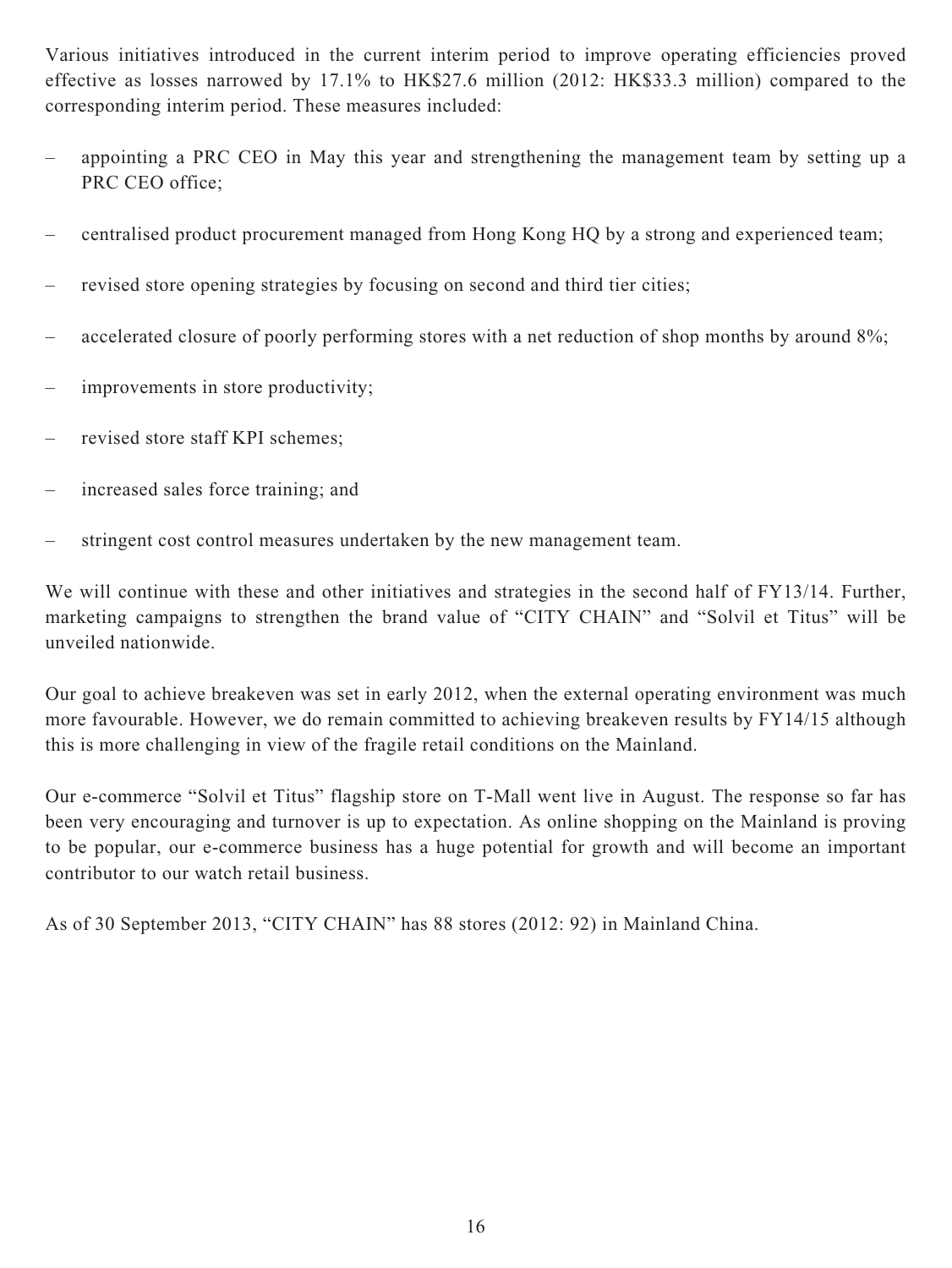## **South East Asia –** *"CITY CHAIN"*

- *Turnover down 8.1% due to worsening external factors*
- *Transformation accelerated*
- *Expect better performance in 2nd half FY13/14*

During the period under review, our watch retail operations in Singapore, Malaysia and Thailand which constitute an important and integral part of our business faced a difficult operating environment. Slow economic growth, poor retail sentiment owing to higher living costs, removal of government subsidies and the severe haze pollution affecting Singapore and Malaysia contributed to declining sales in these countries.

A turnover of HK\$233.2 million (2012: HK\$253.8 million) down by 8.1% and losses of HK\$10.2 million were reported (2012: EBIT of HK\$2.0 million).

Owing to the worsening external environment, we accelerated the transformation process in the current interim period identifying structural and operational inefficiencies which we are committed to address.

Therefore during the reporting period, we have restructured and strengthened all three management teams and centralised product buying. Further, relevant measures replicated from our "CITY CHAIN" operations on the Mainland have been adopted. The respective management teams have also developed new strategies to further develop our businesses. At this point in time, we expect this business segment to return a better performance in the second half of FY13/14. However, this will certainly prove more challenging should the political situation in Thailand deteriorate further. We will closely monitor the situation and where necessary implement appropriate measures to minimise any impact on our operations.

In the longer term, these enhanced efficiencies will add to our competitiveness and with our leading position in these countries, we look to gain market share and to see further improved results once market conditions turn favourable.

As of 30 September 2013, "CITY CHAIN" has 192 stores (2012: 199) in South East Asia.

# **OPTICAL RETAIL BUSINESS –** *"OPTICAL 88"*

- *Optical 88 Group turnover up 5.5%*
- *Optical 88 Group EBIT down 18.8% to HK\$35.8 million due to worsening external factors on Mainland and SEA*
- *Gross profit margin 62.6%*

Our "OPTICAL 88" business which accounts for 32.5% of total Group turnover posted a turnover of HK\$616.1 million, up by a slight 5.5% (2012: HK\$584.0 million). EBIT fell by 18.8% to HK\$35.8 million (2012: HK\$44.1 million) and gross profit margin fell from 63.3% to 62.6% with the results from our Mainland and South East Asia operations contributing to the decline.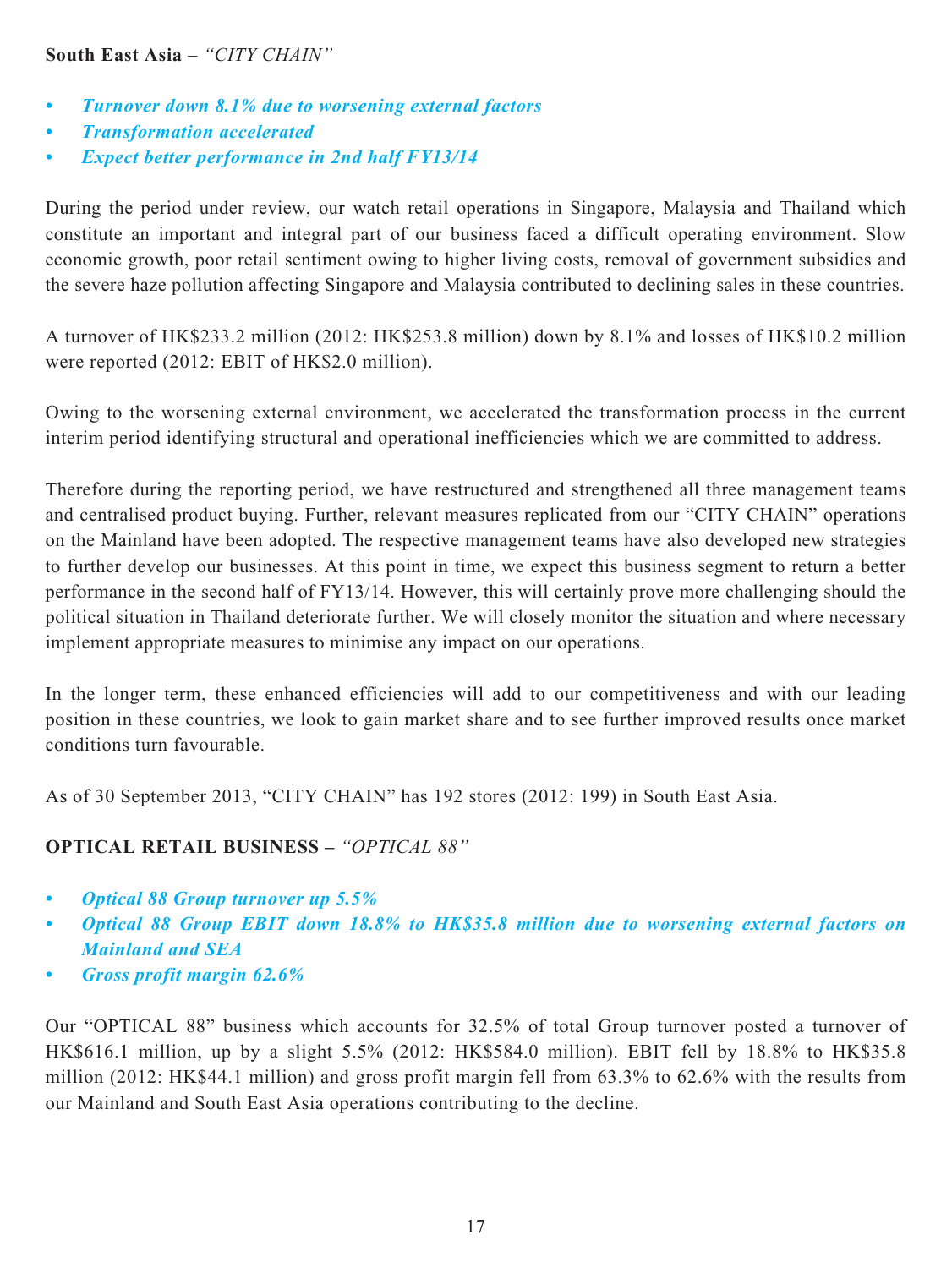# **Hong Kong and Macau –** *"OPTICAL 88"*

- *Turnover up 6.6%*
- *EBIT up 5.3% to HK\$42.0 million*
- *To implement new business development strategies*

"OPTICAL 88" in Hong Kong and Macau posted a rise in EBIT of 5.3% to HK\$42.0 million (2012: HK\$39.9 million) whilst turnover edged up by 6.6% to HK\$408.5 million (2012: HK\$383.2 million).

Our top line performance could have been better if not for the revamping works in certain important shopping malls impacting the performance of some of our major stores.

Further, unlike our watch retail business, "OPTICAL 88" in Hong Kong faces greater rental pressure as turnover growth is driven less by Mainland shoppers and this pressure affected EBIT growth. Strategies have already been formulated to address these issues.

Due to the nature of the optical business, the implementation of a Group wide ERP system will vastly improve the management of our customer data base. This will further differentiate us from our competitors and also enhance the standard of our eye care services. These improvements will strengthen our already leading position in the optical retail market in the longer term.

As of 30 September 2013, "OPTICAL 88" has 96 stores (2012: 95) in Hong Kong and Macau.

# **Mainland China –** *"OPTICAL 88"*

- *Turnover up 16% despite Mainland slowdown*
- *Losses of HK\$10.5 million*
- *Aim to break even in medium term by replicating City Chain Mainland measures*

Our "OPTICAL 88" business on the Mainland operates from three offices located in Guangzhou, Shanghai and Chongqing. In the period under review, turnover rose 16% but was slower than expected owing to deteriorating external conditions. Losses widened to HK\$10.5 million (2012: HK\$6.8 million) as costs from our new operations in Chongqing and additional stores in Shanghai added to losses already sustained by stores in Guangdong. Further store openings in Eastern China will be frozen until operating efficiencies improve.

We recognise that there are many areas which need improvement. With the aim of achieving breakeven results in the medium term, a raft of measures largely similar to the ones for our watch retail business will be implemented in the second half of FY13/14. Also, a CEO based in Guangzhou has recently been appointed to focus solely on "OPTICAL 88"'s operations on the Mainland.

As of 30 September 2013, "OPTICAL 88" has 48 stores (2012: 36) in Mainland China.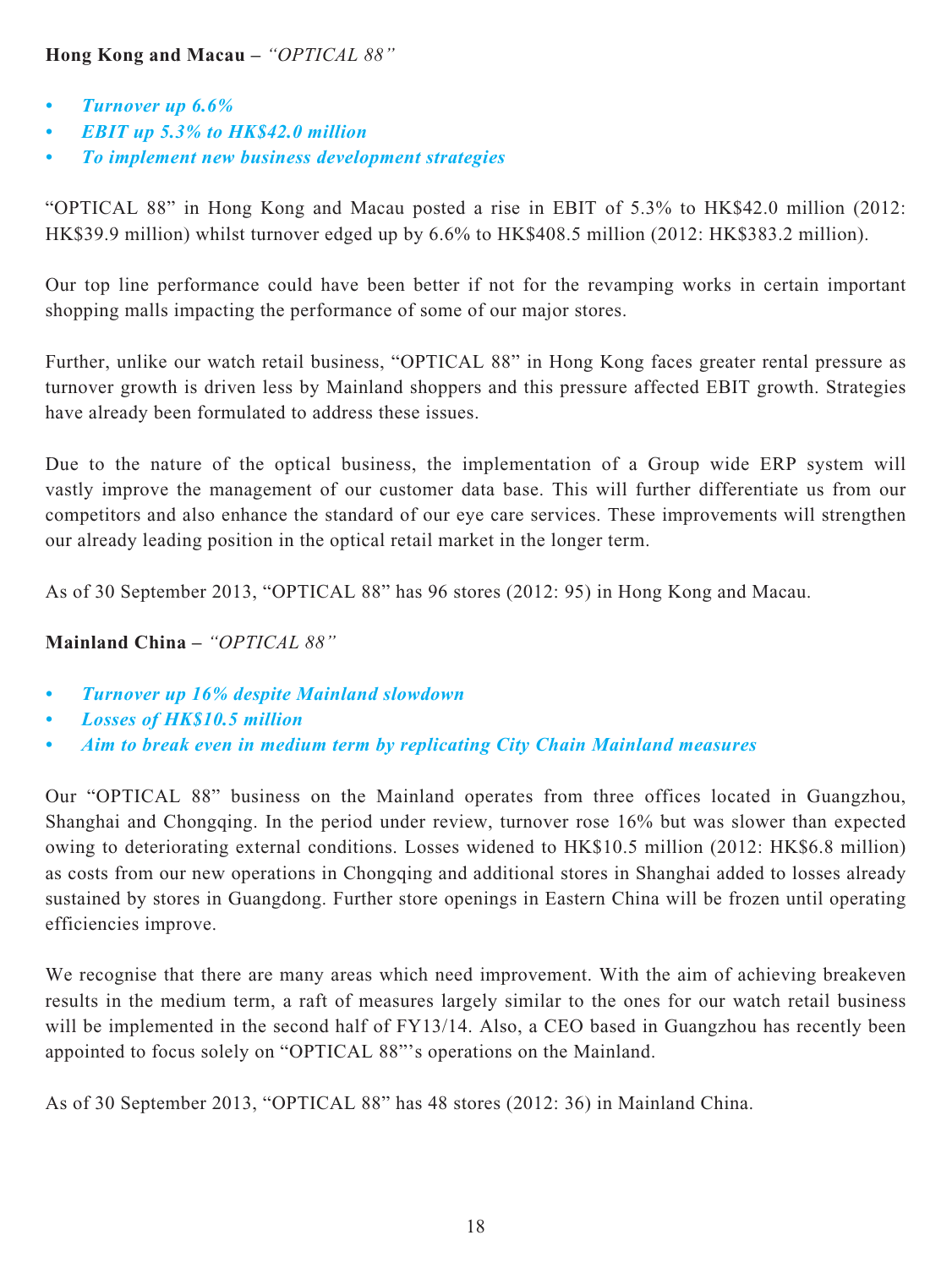- *Turnover stable*
- *EBIT of HK\$4.3 million*
- *Expect better performance in 2nd half FY13/14*

Our optical retail operations in Singapore, Thailand and Malaysia were also adversely affected by the slowdown and no turnover growth was recorded. Turnover stood at HK\$153.7 million (2012: HK\$154.3 million) whilst EBIT was HK\$4.3 million (2012: HK\$10.9 million). Our optical business in these countries to a similar extent face the same problems as our watch retail business. The Group CEO office will work closely with our respective strengthened management teams in each country to eliminate inefficiencies and to drive change.

And like our watch retail business, baring a further worsening of the political turmoil in Thailand, we expect to see improved results in the second half. Further, appropriate measures will be implemented where necessary to minimise any impact on our business. Looking forward into the longer term, these enhanced efficiencies will add to our competitiveness and yield satisfactory results once market conditions turn favourable.

As of 30 September 2013, "OPTICAL 88" has 92 stores (2012: 94) in South East Asia.

# **OPTICAL RETAIL BUSINESS –** *"eGG"*

- *HK same store sales up 48%*
- *Focus Mainland store expansion in second/third tier cities in 2nd half FY13/14*
- *Start "eGG" e-commerce in Q4 FY13/14*

Our "eGG" optical retail business performed within expectation with turnover increasing to HK\$26.9 million (HK: HK\$20.9 million; Mainland China: HK\$6.0 million). This turnover growth was driven mainly by the opening of new stores. Whilst a loss of HK\$10.2 million (HK: HK\$4.6 million; Mainland China: HK\$5.6 million) was sustained, the loss in Hong Kong has narrowed by 25.8% compared to the previous interim period as same store sales growth of 48% in Hong Kong was a positive contributing factor. There are now 10 stores (2012: 6) in Hong Kong with another 8 stores (2012: nil) on the Mainland. More stores will be opened in second and third tier cities on the Mainland in the second half of FY13/14 and the pace of expansion will be closely monitored.

With this planned business growth, the China team was strengthened by the addition of a new CEO based in Beijing to focus solely on the Mainland business.

Plans are in the pipeline to start an "eGG" e-commerce platform on the Mainland in Q4 FY13/14.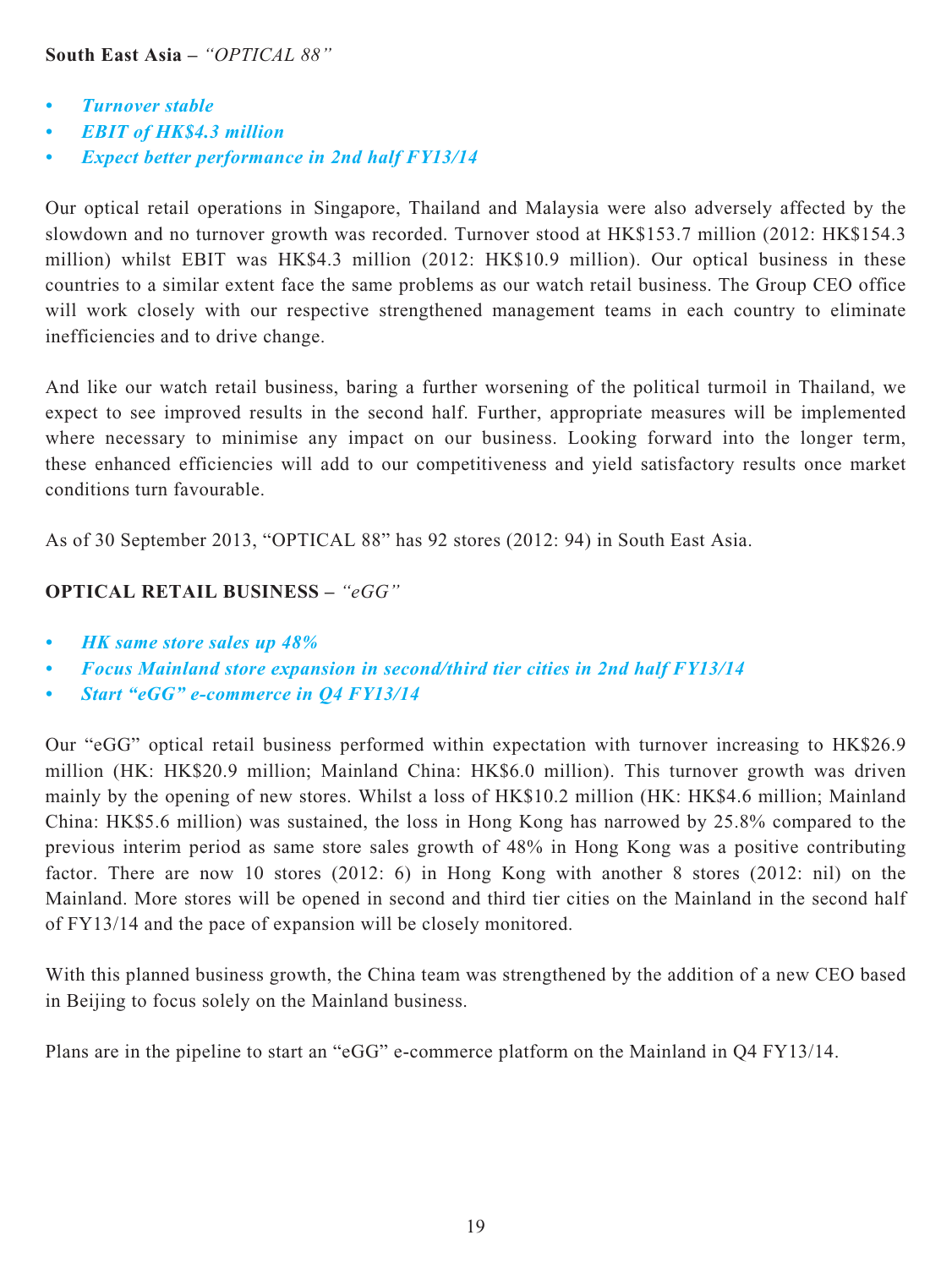## **SUPPLY CHAIN MANAGEMENT AND WHOLESALE TRADING**

- *Turnover up 4.1%*
- *EBIT of HK\$52.1 million*

For the reporting period, this business segment accounted for nearly 12% of Group turnover. Turnover edged up slightly by 4.1% to HK\$225.3 million (2012: HK\$216.5 million) but EBIT fell 9.2% to HK\$52.1 million (2012: HK\$57.4 million).

Our wholesale trading business, the Thong Sia Group is the sole distributor for "SEIKO" watches and clocks in Hong Kong, Singapore and Malaysia and the distributor for the Group's house brand "CYMA". In the current interim period, the poor sentiment affected turnover, which rose slightly, and EBIT performance which was below expectation.

Our supply chain management unit which engages in product marketing, procurement management and the provision of ancillary value-added services for the Group's watch business performed well as a healthy increase in EBIT was reported.

# **LOOKING FORWARD**

*• Moving in the right direction to achieve long term sustainable growth*

As we move forward to achieve long term sustainable growth for our shareholders, we are committed to raising levels of financial discipline and improving profitability within the Group.

In the past 12 months, we have embraced change in different ways to enhance efficiencies and processes within the Group. However, due to the poor operating environment not all expected operational efficiencies are immediately evident and fully reflected in these set of results, but, we do believe that the changes we have made so far are moving the Group in the right direction.

Baring a further deterioration in external conditions, we expect (i) the momentum for our operations in Hong Kong and Macau to continue and (ii) the performance of our operations in more challenging markets, like the Mainland and South East Asia to improve in the second half of FY13/14.

# **FINANCE**

The Group's gearing ratio at balance sheet date was 25% (at 31st March 2013: 30%), which was calculated based on the Group's net debt of HK\$353 million (at 31st March 2013: HK\$423 million) and shareholders' funds of HK\$1,441 million (at 31st March 2013: HK\$1,397 million). The Group's net debt was calculated based on the Group's borrowings of HK\$485 million (at 31st March 2013: HK\$495 million) and convertible bonds of HK\$322 million (at 31st March 2013: HK\$316 million) less the Group's bank balances and cash of HK\$454 million (at 31st March 2013: HK\$388 million). Of the Group's borrowings at balance sheet date, HK\$355 million (at 31st March 2013: HK\$351 million) were repayable within 12 months.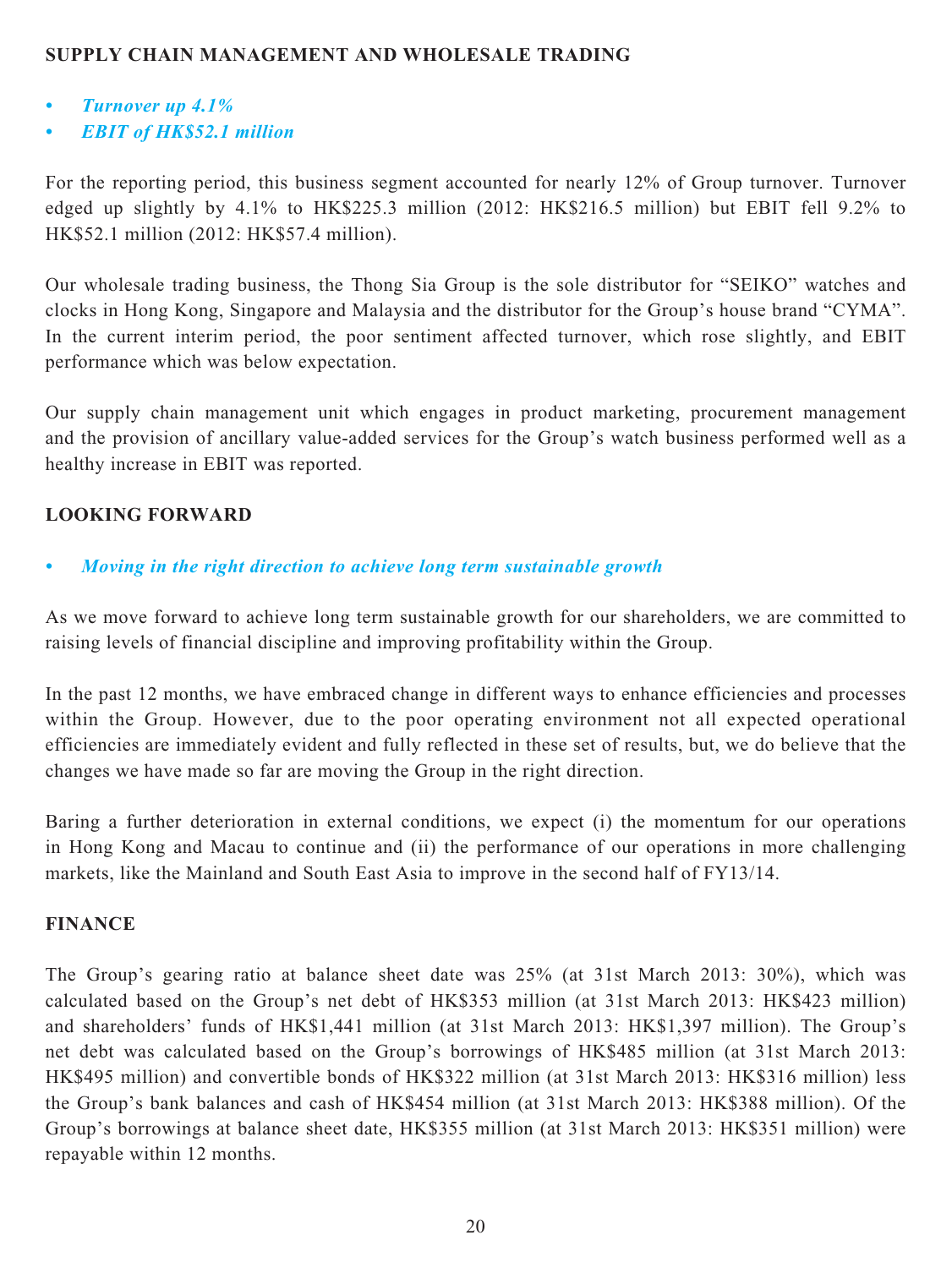Of the Group's borrowings, 7% (at 31st March 2013: 9%) were denominated in foreign currencies. The Group's bank borrowings denominated in Hong Kong Dollars were on a floating rate basis at either bank prime lending rates or short term inter-bank offer rates.

The Group does not use any financial instruments for hedging purposes.

The Group does not engage in speculative derivative trading.

As at 30th September 2013, the Group does not have any significant contingent liabilities.

The Group does not have plans for material investments or change of capital assets.

# **CAPITAL STRUCTURE OF THE GROUP**

There was no change in the capital structure of the Group during the period.

# **CHANGES IN THE COMPOSITION OF THE GROUP**

There was no change in the composition of the Group during the period.

# **NUMBER AND REMUNERATION OF EMPLOYEES, REMUNERATION POLICIES, BONUS AND TRAINING SCHEMES**

The Group's remuneration policies are reviewed on a regular basis and remuneration packages are in line with market practices in the relevant countries where the Group operates. As of 30th September 2013, the Group had 3,612 (at 30th September 2012: 3,578) employees.

# **DETAILS OF THE CHARGES ON GROUP ASSETS**

At 30th September 2013, certain of the Group's freehold land and buildings amounting to HK\$312 million (at 31st March 2013: HK\$285 million) and leasehold land amounting to HK\$6 million (31st March 2013: HK\$10 million) were pledged to secure banking facilities granted to the Group.

# **CLOSURE OF REGISTER OF MEMBERS**

The Register of Members of the Company will be closed from 6 January 2014 (Monday) to 7 January 2014 (Tuesday) both days inclusive, during which period no transfer of shares will be effected. In order to qualify for the entitlement to the interim dividend, all transfers accompanied by the relevant share certificates must be lodged with the Company's Hong Kong Registrar, Computershare Hong Kong Investor Services Limited, 1712-1716, 17th Floor, Hopewell Centre, 183 Queen's Road East, Wanchai, Hong Kong for registration no later than 4:30 p.m. on 3 January 2014 (Friday). The interim dividend will be paid on 17 January 2014 (Friday).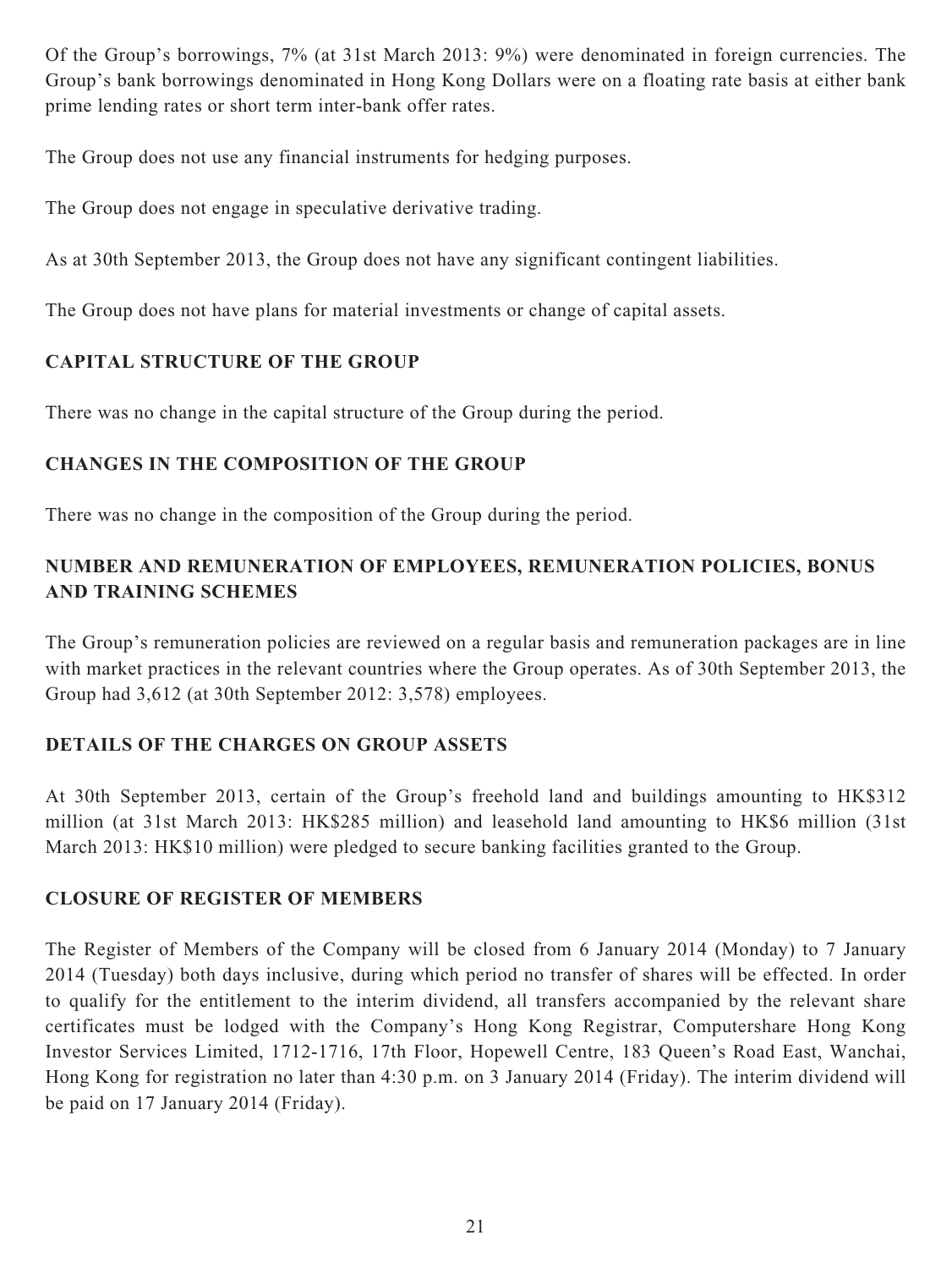## **PURCHASE, SALE OR REDEMPTION OF LISTED SECURITIES**

The Company has not redeemed any of its shares during the period. Neither the Company nor any of its subsidiaries has purchased or sold any of the Company's shares during the year.

# **CORPORATE GOVERNANCE**

During the six months ended 30 September 2013, the Company has complied with the Corporate Governance Code as set out in Appendix 14 of the Rules Governing the Listing of Securities on The Stock Exchange of Hong Kong Limited (the "Code"), except for the following deviations:

## **Code Provision A.2.1**

Under Code Provision A.2.1 of the Code, the roles of chairman and chief executive officer ("CEO") should be separate and should not be performed by the same individual. Under the current organisation structure of the Group, Mr. Joseph C.C. Wong is both Chairman and CEO of the Group. The Board is of the opinion that vesting the roles of both Chairman and CEO in Mr. Joseph C.C. Wong has the benefit of ensuring consistent leadership within the Group thus enabling more effective and efficient strategic planning and execution for the Group. Under this arrangement, the Board also believes that the balance of power and authority will not be compromised and is adequately ensured by the existing Board which comprises experienced and competent individuals with one-third of the Board being independent nonexecutive directors.

## **Code Provision A.4.2**

Under Code Provision A.4.2, every director, including those appointed for a specific term, should be subject to retirement by rotation at least once every three years. Not all directors of the Company retire strictly under Code Provision A.4.2 but in accordance with the Company's Bye-Laws. Bye-Law 110(A) stipulates that one-third of the directors of the Company who have been longest serving in office since their last election, except the Chairman, Vice-Chairman or CEO, shall retire from office by rotation at each annual general meeting.

## **Code Provision B.1.2**

This Code deals with the terms of reference of a remuneration committee. The Company has adopted the terms of reference under Code Provision B.1.2(c)(i) except that the terms of reference do not include reviewing and determining the remuneration packages of senior management.

The Company believes that the remuneration packages of senior management should be the responsibility of the executive directors as they are in a better position to appraise their performance.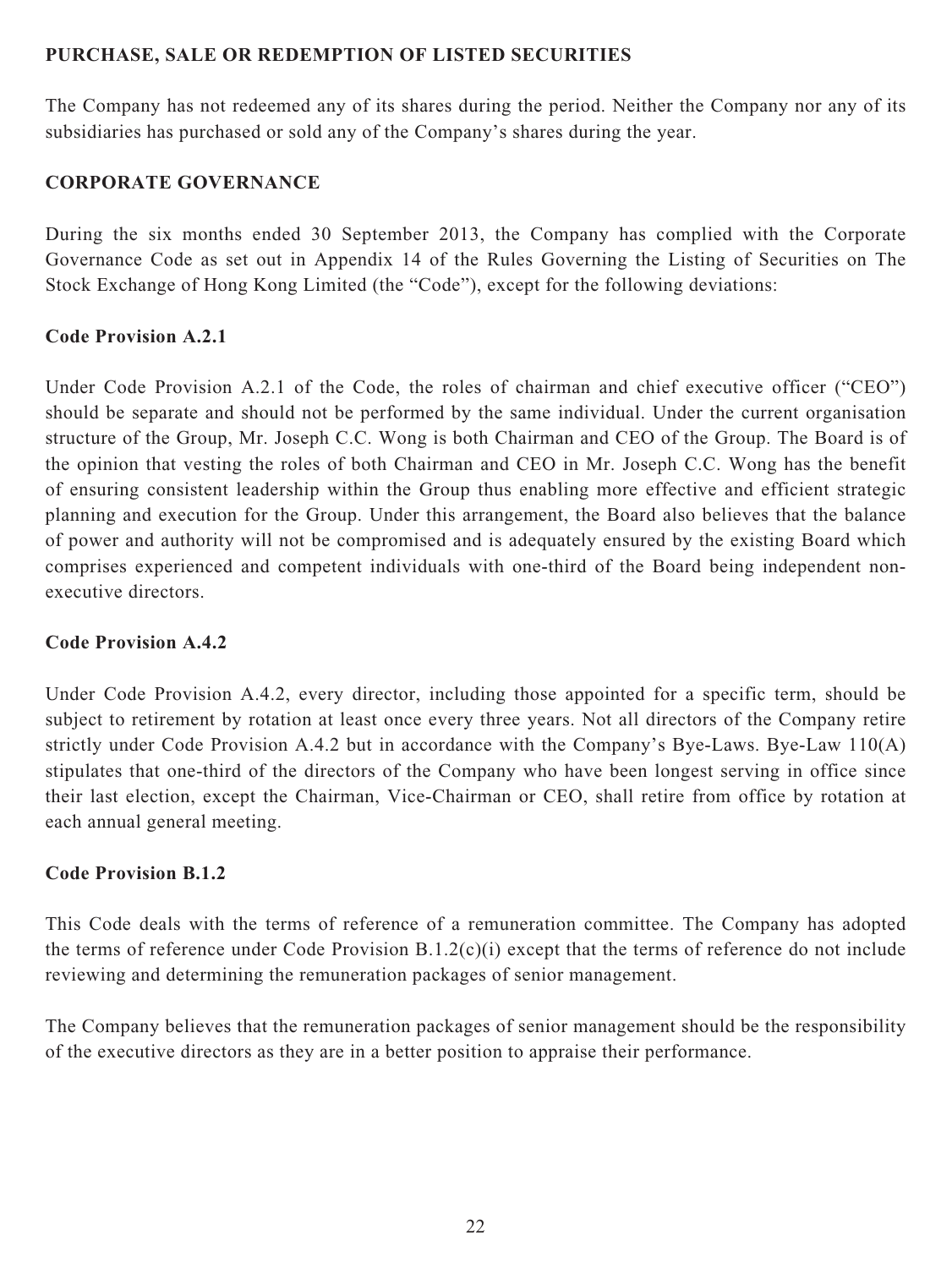#### **Audit Committee**

On 19 June 2013 and 25 November 2013, the Audit Committee together with the management of the Company reviewed the effectiveness of the systems of internal control throughout the Group for the six months ended 30 September 2013 and discussed auditing and financial reporting matters including review of the Group's results for the year ended 31 March 2013 and for the six months ended 30 September 2013 respectively before they were presented to the Board of directors for approval. The external auditors met with the Audit Committee on 19 June 2013 to discuss the Group's audit service plan during the meeting.

#### **Remuneration Committee**

The Remuneration Committee met on 19 June 2013 to conduct a review on the salaries of the executive directors.

#### **Model Code for Securities Transactions by Directors of Listed Issuers**

The Company has adopted the Model Code for Securities Transactions by Directors of Listed Companies contained in Appendix 10 of the Listing Rules (the "Model Code") as the code of conduct regarding director's securities transactions.

The Company has also made specific enquiry of all its directors to ascertain whether they have complied with or whether there has been any non-compliance with the required standard set out in the Model Code.

All directors complied with the provisions of the Model Code during the six months ended 30 September 2013.

## **PUBLICATION OF FINANCIAL INFORMATION AND INTERIM REPORT**

This results announcement is published on the website of The Stock Exchange of Hong Kong Limited at www.hkex.com.hk under "Latest Listed Company Information" and the Company's website at www. stelux.com. The Company's Interim Report for 2013/2014 will be despatched to the shareholders of the Company and will also be available on the above websites in due course.

> On behalf of the Board **Joseph C. C. Wong** *Chairman and Chief Executive Officer*

 "He who tills his land will be satisfied with bread, But he who follows frivolity is devoid of understanding."

Proverbs 12:11

Hong Kong, 28th November 2013